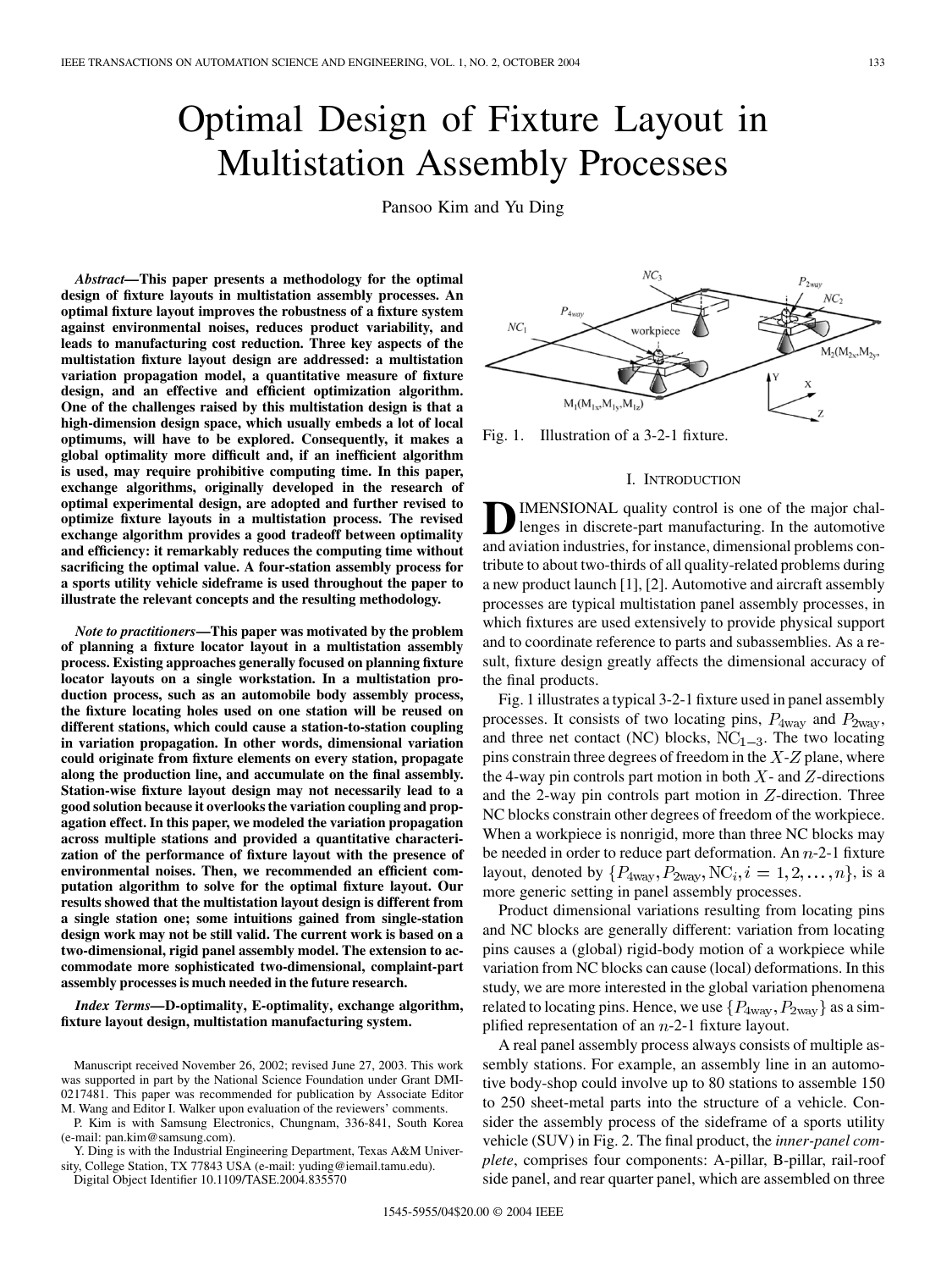

Fig. 2. Assembly process of an SUV sideframe. (a) Station I, (b) Station II, (c) Station III, and (d) Station IV: Key product features.

stations (Stations I, II, and III). Then, the final assembly is inspected at Station IV  $[M_1-M_{10}$  marked in Fig. 2(d) are key dimensional features].

In such a multistation process, the aforementioned 3-2-1 fixture is used on every station to ensure product dimensional accuracy. In Fig. 2,  $P_1 - P_8$  are the so-called principal locating points (PLP), which are the pinholes used to position a part on an assembly station. However, the same symbols are also used interchangeably to represent locating pins. Thus, a fixture layout in a multistation process can be represented using these PLPs as follows:

$$
\{\{P_1, P_2\}, \{P_3, P_4\}\}_\text{I} \rightarrow \{\{P_1, P_4\}, \{P_5, P_6\}\}_\text{II}
$$

$$
\rightarrow \{\{P_1, P_6\}, \{P_7, P_8\}\}_\text{III}
$$

$$
\rightarrow \{\{P_1, P_8\}\}_\text{IV}
$$

where the assembly process starts from Station I (indicated by the subscript) and the arrow represents a transition from one station to the next. As an example,  $\{\{P_1, P_4\}, \{P_5, P_6\}\}\$ II means that at Station II the first workpiece, the subassembly "A-pillar+B-pillar," is located by  $P_1$  and  $P_4$  and the second workpiece, the rail roof side panel, is located by  $P_5$  and  $P_6$ .

In a multistation assembly process, dimensional variation could originate from fixture elements on every station, propagate along the production line, and accumulate on the final assembly. The dimensional quality of the final assembly depends on: 1) input variation level and 2) process sensitivity to variation inputs. The former issue is usually addressed by tolerance design. This paper focuses on the second issue, i.e., an optimal design of fixture layouts in a multistation assembly process so that the process is insensitive to variation input.

Fixture layout design in a multistation process determines the locations of fixtures on every assembly station. The problem is equivalent to the determination of PLP locations on an assembly product. Three aspects that should be addressed are:

- 1) a variation propagation model that links fixture variation inputs on every station to product dimensional variation;
- 2) a quantitative design measure that benchmarks the sensitivity of different fixture layouts;
- 3) optimization algorithms that find the optimal fixture layout.

Following this introduction, Section II reviews the research relevant to fixture design. In Section III, we briefly discuss the variation propagation model and explain major variation phenomena in a panel assembly process. Section IV discusses the selection of design measures. The optimization algorithms, illustrated by solving the fixture-layout in the SUV sideframe assembly process, are presented in Section V. Finally, we conclude this paper in Section VI.

### II. RELATED WORK

Earlier research on fixture design employed kinematical and mechanical analysis to explore accessibility, detachability, and location uniqueness of a fixture, aiming at the automatic generation of fixture layouts [\[3](#page-11-0)]. Heuristic algorithms were developed for automatic generation of fixture configurations [\[4](#page-11-0)], [[5\]](#page-11-0). Trappery and Liu [[6\]](#page-11-0) summarized the research before 1990 on fixture-design automation and a more recent summary can be found in [[7,](#page-11-0) Sec.1].

These fixture designs are considered *deterministic* approaches because they consider neither random manufacturing errors of fixture elements nor workpiece positioning errors induced by fixturing operations. Since a workpiece or a fixture element is unavoidably subject to manufacturing error, researchers studied the problem of robust fixture design in a stochastic environment [[7\]](#page-11-0)–[\[21](#page-11-0)].

One branch of robust fixture design aims at finding optimal fixture positions that minimize the deflection of a compliant workpiece under working load [\[8](#page-11-0)]–[\[14](#page-11-0)]. This research usually does not consider manufacturing errors of fixture elements. However, fixture-related local deformation and micro-slippage are considered error sources [\[10](#page-11-0)], [\[11](#page-11-0)].

Another branch of robust fixture design is known as the *variational* approach because it considers fixture error or workpiece surface error and tries to find an optimal fixture layout that makes the positioning accuracy of a workpiece insensitive to input errors [\[7](#page-11-0)], [\[15](#page-11-0)]–[\[17](#page-11-0)]. Variational fixture design often starts with developing a sensitivity measure that characterizes the robustness of a fixture system. This sensitivity measure is determined by fixture layout and is independent of fixture error input. The smaller the sensitivity, the more robust the fixture system. For example, Wang [\[15](#page-11-0)] maximized the determinant of the information matrix (D-optimality), which is the inverse of the sensitivity matrix, and Cai *et al.* [[7\]](#page-11-0) minimized the Euclidean norm of their sensitivity matrix. Meanwhile, heuristic or rule-based methods have also been developed for designing robust fixture layout [[17\]](#page-11-0). Research work in [[18\]](#page-11-0)–[\[21](#page-11-0)] is also relevant in the sense that it provides variation/tolerance analysis of a fixture system while the difference is that the issue of fixture synthesis is not addressed.

Past variational fixture designs were conducted mainly at the single-machine level rather than at the multistation system level, i.e., the fixture layout being optimized is limited to a single workstation. Based on our description of the 3-2-1 fixture used in panel assembly processes, it is apparent that a station-wise optimization of fixture layout is different from a system-wide optimization. Suppose that one had optimized the positions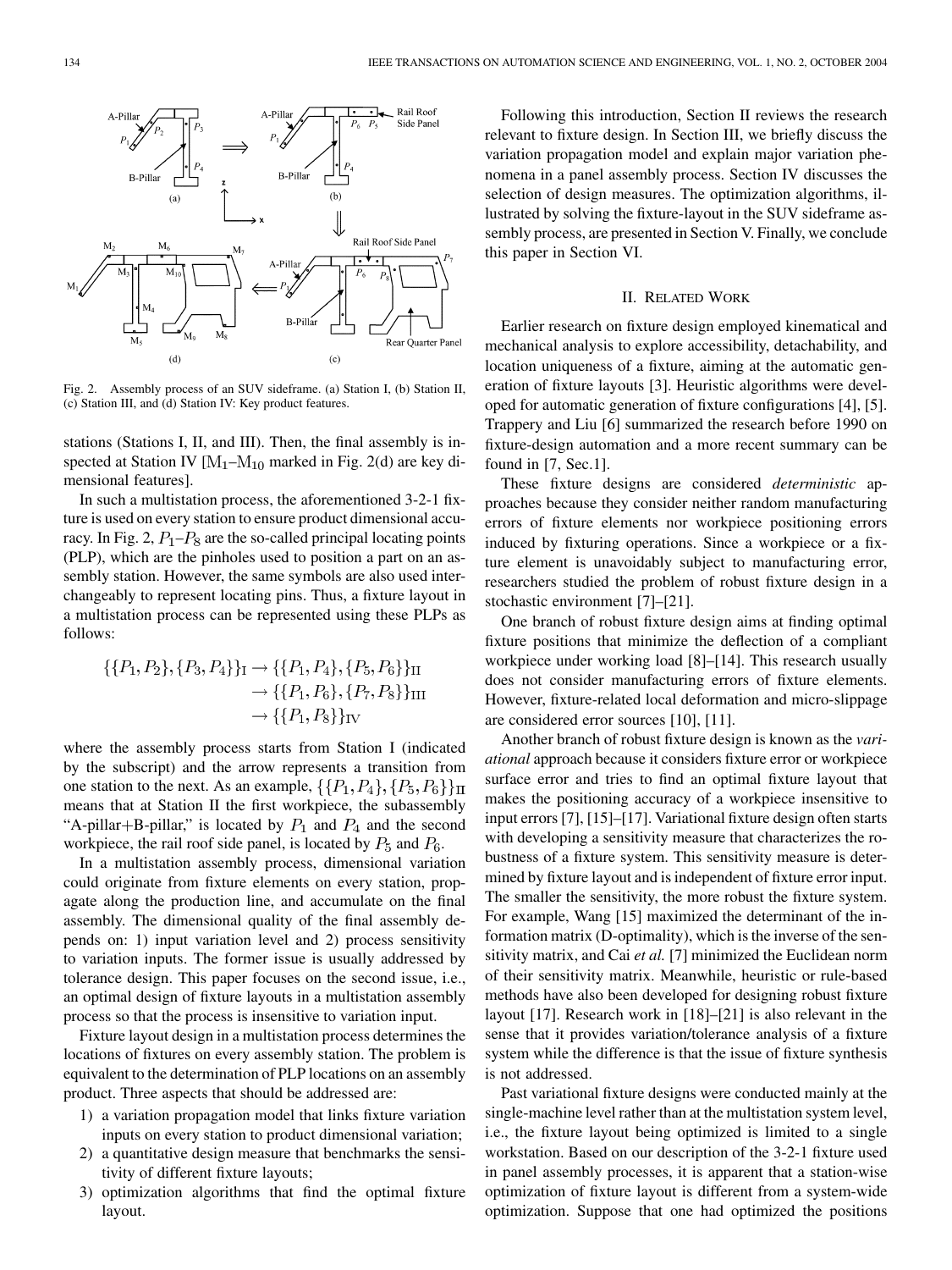| <b>Problem Domain</b>    |                                         |                       | Methodologies                                                                                                                                   |                                                                                                                          |  |  |
|--------------------------|-----------------------------------------|-----------------------|-------------------------------------------------------------------------------------------------------------------------------------------------|--------------------------------------------------------------------------------------------------------------------------|--|--|
| <b>Fixture</b><br>Design | Deterministic                           |                       | Asada and By [3], Chou et al. [4], Ferreira et al. [5], Trappey and Liu [6]                                                                     |                                                                                                                          |  |  |
|                          | Robust design for minimal<br>deflection |                       | Menasa and DeVries [8], Rearick et al. [9], DeMeter [10], Melkote [11],<br>Hockenberger and DeMeter [12], Cai and Hu [13], Huang and Hoshi [14] |                                                                                                                          |  |  |
|                          | Varia-<br>tional<br>Robust<br>Design    | <b>Single Station</b> | Cai et al. [7], Wang [15], Wang and Pelinescu [16], Soderberg and Carlson [17], Rong<br>et al. [18], Choudhuri and DeMeter [19], Carlson [21]   |                                                                                                                          |  |  |
|                          |                                         | Multi-Station         | Modeling $&$ analysis                                                                                                                           | Rong and Bai [26], Jin and Shi [22], Camelio et al. [24], Ding<br>et al. [20,23], Zhou et al. [25], Xiong et al. [27,28] |  |  |
|                          |                                         |                       | Fixture optimization                                                                                                                            | To be presented in this paper                                                                                            |  |  |

TABLE I COMPARISON OF FIXTURE-DESIGN METHODOLOGIES



Fig. 3. Fixture-related variation sources.

of  $P_1, P_2, P_3$ , and  $P_4$  on Station I. Note that  $P_1$  and  $P_4$  (the PLPs on A-pillar and B-pillar, respectively) will be reused on Station II. Thus, when a station-wise optimization is carried out on Station II, one could choose to optimize all fixtures on Station II as if  $P_1$  and  $P_4$  were not optimized on Station I or he/she can keep the optimized positions of  $P_1$  and  $P_4$  and only optimize the fixture layout ( $P_5$  and  $P_6$ ) that supports the newly added part. Obviously, neither approach will lead to an overall optimal fixture-layout in a multistation process.

Research on multistation fixture optimization is very limited because of the inherent difficulty resulting from multistation variation modeling, development of design criteria, as well as choice of efficient optimization methods. Recent research work addresses the issue of multistation variation modeling using either a station-indexed state–space model [[22\]](#page-11-0)–[\[25](#page-11-0)] or a datummachining surface relationship graph (DMG) [[26\]](#page-11-0). Xiong *et al.* [\[27](#page-11-0)], [\[28](#page-12-0)] further studied nonlinear fixturing models for variation prediction in multistation aluminum welded assemblies. Based on linear variation models developed for panel assembly processes [[22\]](#page-11-0)–[\[24](#page-11-0)], this paper will continue the development of design criteria and optimization algorithms for multistation fixture design.

One more note is on fixture *diagnosis* [\[29\]](#page-12-0)–[[32\]](#page-12-0), which is to pinpoint malfunctioning fixtures based on in-line measurements from Optical CMMs. It is apparent that fixture diagnosis is an *in-line* technique that complements the *off-line* fixture design method. It is not surprising, though, that both types of research share the common theoretical background of variation modeling and analysis. Overall, the methodologies reviewed in this section are summarized in Table I.

#### III. STATE–SPACE VARIATION MODEL

Dimensional variation models that link fixture variation to dimensional measurements are developed using standard kinematics analysis [[33\]](#page-12-0). A few variation propagation models were recently developed for multistation assembly processes using a state-space representation [[22\]](#page-11-0)–[[24\]](#page-11-0). Since this model is an integral part of multistation fixture design, we briefly explain key elements in the modeling procedure and then present a general model structure. A two-dimensional (2-D) assembly process is modeled in this paper.

There are two major fixture-related variation sources, as illustrated in Fig. 3. One is the variation contributed by fixture locators on station  $k$  [Fig. 3(a)] and another is the variation induced when a subassembly is transferred to the next station where a different fixture layout is used to position the subassembly [Fig. 3(b)].

The modeling procedure starts with an individual station  $k$ . Denote the product dimensional state of part  $i$  on station  $k$ as  $\mathbf{x}_{i,k} = [\delta X_{i,k} \ \delta Z_{i,k} \ \delta \alpha_{i,k}]^T$ , which are the deviations associated with its three degrees of freedom, where  $\delta$  is the perturbation operator and  $\alpha$  is the orientation angle. Suppose that this part is located by the jth fixture pair  $\{P_1, P_2\}$ on station k, whose random deviations are denoted as  $\mathbf{u}_{j,k} =$  $[\delta P_1(X) \ \delta P_1(Z) \ \delta P_2(Z)]^T$ . Apparently,  $\mathbf{x}_{i,k}$  can be related to  $\mathbf{u}_{i,k}$  through a linearization

$$
\mathbf{x}_{i,k} = \begin{bmatrix} 1 & 0 & 0 \\ 0 & 1 & 0 \\ 0 & \frac{1}{P_1(X) - P_2(X)} & \frac{1}{P_2(X) - P_1(X)} \end{bmatrix} \cdot \mathbf{u}_{j,k} + \mathbf{w}_{i,k}
$$
(1)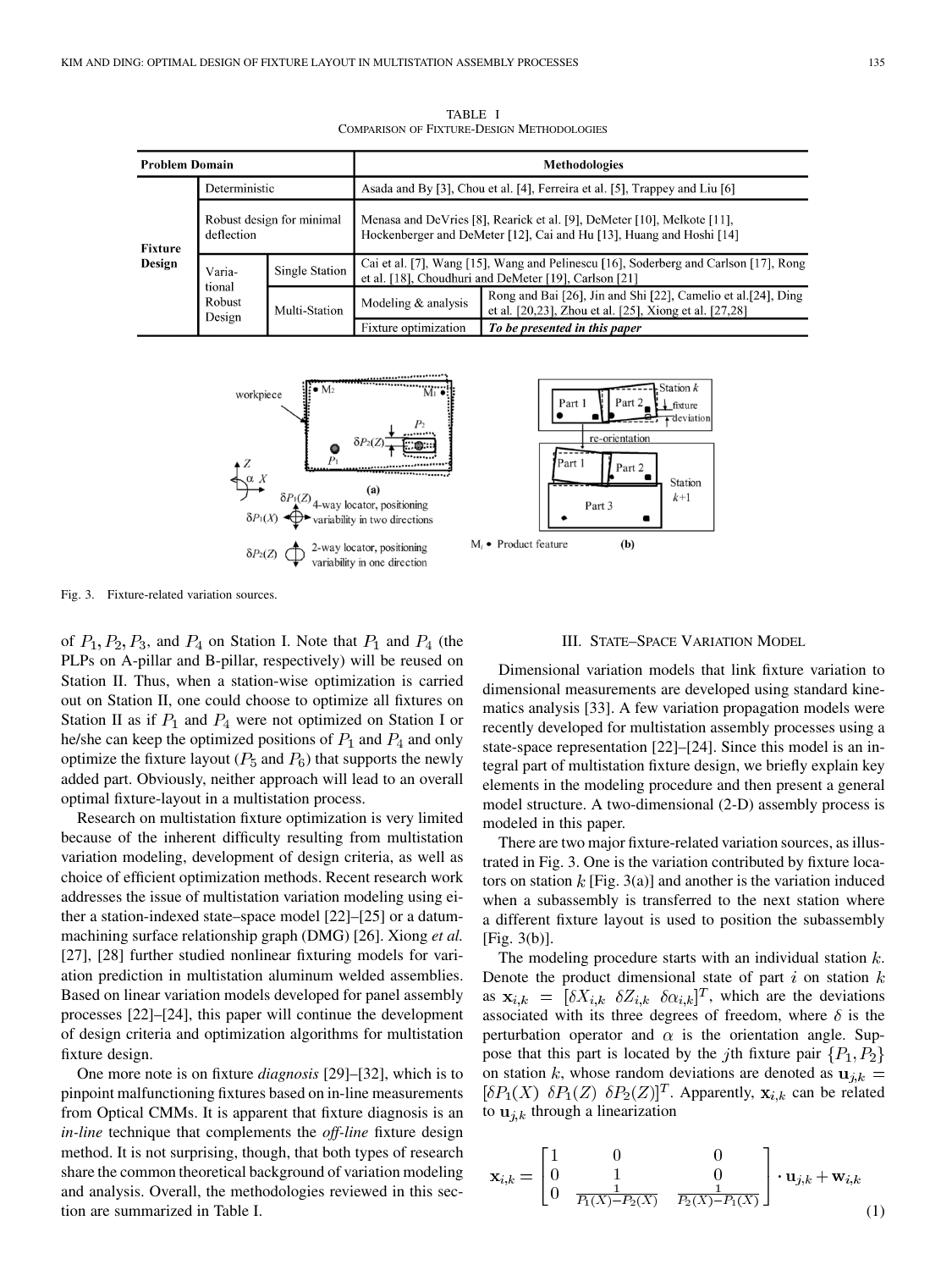

Fig. 4. Diagram of a multistation manufacturing process.

where  $P_1(X)$  and  $P_2(X)$  are the nominal coordinates of locators  $P_1$  and  $P_2$ , respectively, and  $w_{i,k}$  includes the unmodeled higher order terms.

Generally, the state of the product, which comprises  $n_p$  parts, is represented by  $\mathbf{x}_k \equiv [\mathbf{x}_{1,k}^T \cdots \mathbf{x}_{n_p,k}^T]^T$ . If part i has not yet appeared on station k, the corresponding  $x_{i,k} = 0$ . The fixture deviation vector on station k is  $\mathbf{u}_k = [\mathbf{u}_{1,k}^T \cdots \mathbf{u}_{n_k,k}^T]^T$ , where  $n_k$  is the number of fixture pairs on station  $k$ . Product measurements at station k are included in  $y_k$ . For the example in Fig. 3(a),  $y_k = [\delta M_1(X) \ \delta M_1(Z) | \delta M_2(X) \ \delta M_2(Z)]^T$ , which are the deviations associated with product features  $M_1$ and  $M<sub>2</sub>$ .

The basic idea of a state–space variation model is to consider a multistation process as a sequential system but replace the time index in a traditional state–space model with a station index. For the process in Fig. 4, the station-indexed state–space model can be expressed as

 $\mathbf{x}_k = \mathbf{A}_{k-1}\mathbf{x}_{k-1} + \mathbf{B}_k\mathbf{u}_k + \mathbf{w}_k$ 

and

$$
\mathbf{y}_k = \mathbf{C}_k \mathbf{x}_k + \mathbf{v}_k, \qquad k \in \{1, 2, \dots, N\} \tag{2}
$$

where N is the number of stations and  $v_k$  represents measurement noises. In this variation model,  $B_k$  models the effect of fixture variation  $(\mathbf{u}_k)$  on the product dimensional state  $(\mathbf{x}_k)$ . It aggregates transformation matrices, each of which is similar to the one in (1), for modeling all  $n_k$  fixture pairs. Matrix  $C_k$  includes the information of key product features (the number and locations of those features on station  $k$ ). In the process described in Fig. 2,  $C_{1,2,3} = 0$  and  $C_4 \neq 0$  because key product features are measured only on Station IV after assembly operations on Stations I, II, III.

One difference between a multistation variation model and a single-station model is the existence of matrix  $A$  that links product states  $(x)$  across different stations. Matrix  $A$  depends on fixture layouts on two adjacent stations. The procedure to determine  $\bf{A}$  is conceptually similar to that of determining  $\bf{B}$  or but algebraically complicated (for more details, please refer to [\[22](#page-11-0)], [[23](#page-11-0)], or [[24\]](#page-11-0)). If there is no change in fixture layouts across stations,  $A$  simply becomes an identity matrix (e.g., the process described in [[34\]](#page-12-0)), and then the multistation model in (2) becomes a simple summation of multiple single-station models.

However, in the multistation panel assembly process described in Section I, a change in fixture layouts occurs when the subassembly proceeds to a new station. Fig. 3(b) illustrates the effect due to the change in fixture layouts; it results in a reorientation of the subassembly. If there were fixture deviations in previous stations, the reorientation-induced error could happen to a part even if fixtures at the current station are free of error [e.g., part 1 in Fig. 3(b)].

This reorientation is almost unavoidable for a multistation panel assembly process because a subset of PLPs is necessary



Fig. 5. Singularity of A due to reorientation. (a) Observed assembly. (b) Fixture-pair one: normal and fixture-pair two: faulty. (c) Fixture-pair one: faulty and fixture-pair two: normal. (d) Fixture-pair one: faulty and fixture-pair two: faulty.

to reposition a subassembly on a downstream station. Due to this reorientation effect,  $\bf{A}$  in the multistation variation model takes a structure other than an identity matrix. More importantly, and maybe surprisingly,  $\bf{A}$  is singular throughout the process. This singularity issue was identified for a multistation assembly process in [[31](#page-12-0)].

We present an intuitive explanation for why  $\bf{A}$  is singular when fixture layouts change across stations. Consider the simple example in Fig. 5, where several possible fixture errors on an upstream station could have caused the same resulting pattern of part deviation.

When this resulting deviation pattern is observed on Station  $k + 1$  [Fig. 5(a)], the faulty fixture pair on Station k causing the deviation pattern could be either fixture-pair one [Fig. 5(c)], fixture-pair two [Fig. 5(b)], or both fixture pairs [Fig. 5(d)]. Assembly deviation at one station is related to its deviation incurred at the previous station through matrix **A**, i.e.,  $x_{k+1}$  =  $A_k$ **x**<sub>k</sub>, by neglecting other terms. Noticing that, given  $x_{k+1}$ , there is no unique solution for  $x_k$  because of the above-mentioned ambiguity, we can conclude that  $A_k$  is singular. The singularity of matrix  $\bf{A}$  is a general problem existing in panel assembly processes and will affect our choice of design criterion during later development.

Following the modeling procedure in [\[22](#page-11-0)] and [\[23\]](#page-11-0), we developed a state-space variation model for the four-station assembly process of the SUV sideframe in Fig. 2. In this model, the fixture used on Station IV is considered well maintained and calibrated with much higher repeatability than those on a regular assembly station. Thus, fixture locators on the measurement station are assumed free of error, i.e.,  $\mathbf{u}_4 = \mathbf{0}$ , while deviation inputs from fixtures on three assembly stations,  $\mathbf{u}_1$ ,  $\mathbf{u}_2$ , and  $\mathbf{u}_3$ , are included. Thus, the state–space model is

$$
\begin{cases} \mathbf{x}_{k} = \mathbf{A}_{k-1} \mathbf{x}_{k-1} + \mathbf{B}_{k} \mathbf{u}_{k} + \mathbf{w}_{k}, & k = 1, 2, 3 \\ \mathbf{x}_{4} = \mathbf{A}_{3} \mathbf{x}_{3} + \mathbf{w}_{4} \\ \mathbf{y}_{4} = \mathbf{C}_{4} \mathbf{x}_{4} + \mathbf{v}_{4} \end{cases}
$$
(3)

where  $x_0$  represents product error resulting from the part-fabrication process (which is a stamping process for panel assembly) prior to the assembly process. Due to limited space, numerical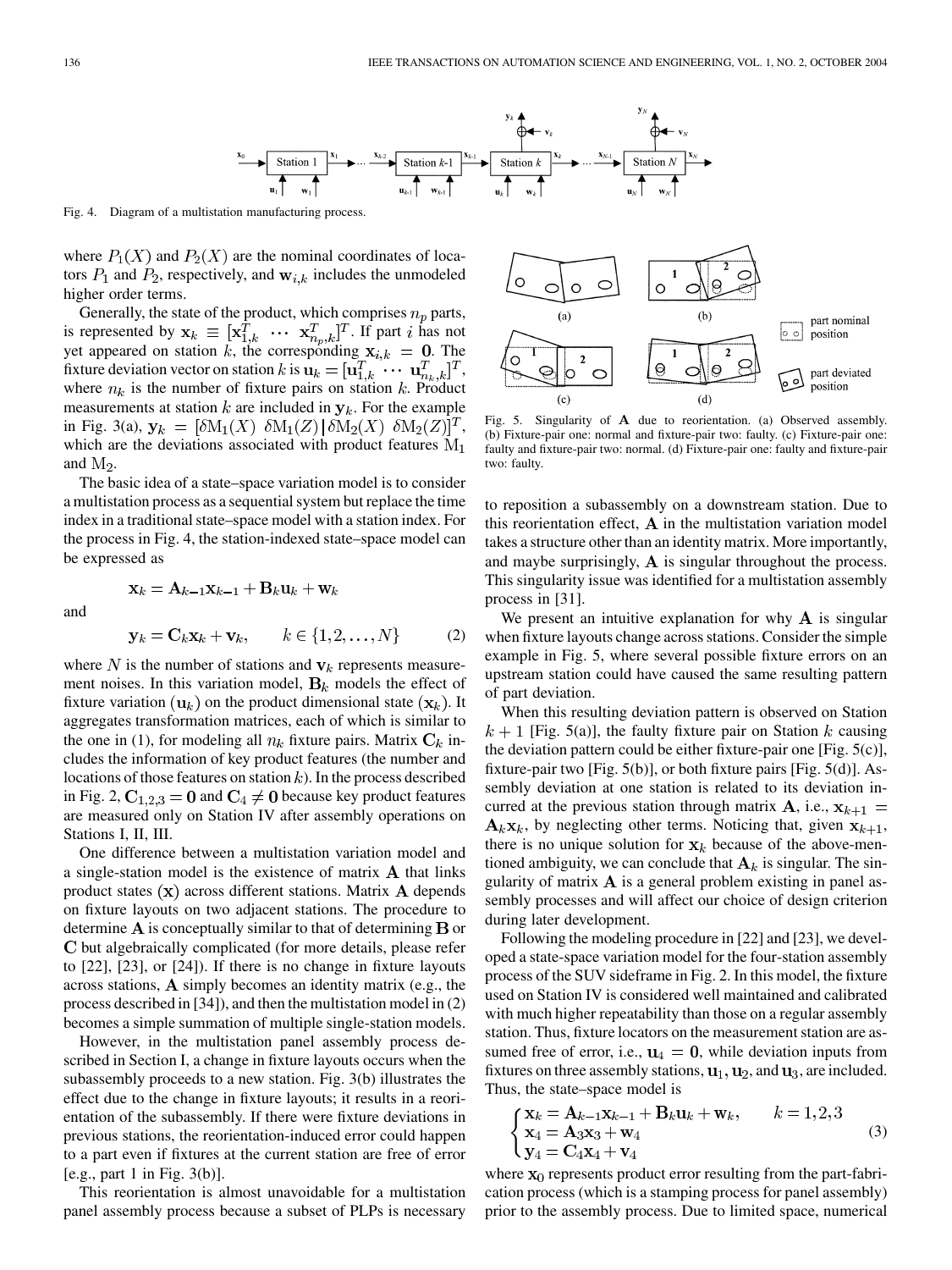Symbol Name **Relationship Interpretation Assembly Task** Change of fixture layout between  $\mathbf{X}_{k-1} \xrightarrow{\mathbf{A}_{k-1}} \mathbf{X}_{k}$ Dynamic matrix Assembly transfer two adjacent stations Change of fixture layout across  $\xrightarrow{\Phi_{k,i}} \mathbf{X}_k$ State transition matrix Assembly transfer multiple stations

Fixture layout at station  $k$ 

Key product features at station  $k$ 

 $\stackrel{\mathbf{B}_k}{\longrightarrow} \mathbf{X}_k$ 

 $\overline{\phantom{a}^{\phantom{1}}c_k\phantom{a}}$   $\rightarrow$   $\mathbf{y}_k$ 

 $\mathbf{X}_{k}$  –

TABLE II INTERPRETATION OF SYSTEM MATRICES

expressions of  $\mathbf{A}$ 's,  $\mathbf{B}$ 's, and  $\mathbf{C}$  are included in the Appendix. It is easy to verify that  $A_1$ ,  $A_2$ , and  $A_3$  are all singular.

Input matrix

Observation matrix

 $\mathbf{A}$ 

 $\Phi$ 

 $\overline{B}$ 

 $\mathbf C$ 

Finally, we summarize the physical interpretation of  $A, B$ , and C in Table II, where  $\Phi_{k,i} \equiv A_{k-1}A_{k-2}\cdots A_i$  and  $\Phi_{i,i} \equiv$ , and include a few more remarks regarding the state–space variation model as follows.

*Remark 2.1:* The state–space variation model in this paper assumed a linear model structure. We acknowledge that its applications are limited to linear systems where the magnitude of fixturing error is much smaller than the distance between locators and when the process error is not strongly coupled with the fixturing error. Nonlinearity could be resulted from strong error-coupling and a relatively large fixturing error, which cases have been addressed in some most recent work [\[21](#page-11-0)], [[27\]](#page-11-0), [\[28](#page-12-0)].

*Remark 2.2:* Because we are more interested in the global variation resulted from locating pins in this paper, we assume that the NC blocks are not the major variation contributors and thus modeled only a 2-D product. In situations when the NC blocks indeed significantly affect the assembly variation, a 3-D locating model is more appropriate. State space models with the same structure but different matrix dimensions and parameters were used to model complicated 3-D processes, e.g., the 3-D machining model in [[25\]](#page-11-0). It should be noted that the subsequent development of fixture design criteria and optimization methods is generally applicable to any linear system model instead of depending on particular values of parameters or matrix dimensions.

*Remark 2.3:* In this study, the variation model for a single station is implemented to treat a point geometry of the locating contacts for a fixture pair. However, products with complicated surface profile are located using a greater number of fixture elements and product quality may also be affected by local surface properties of the locator-workpiece system. Researcher has recently spent efforts [[15\]](#page-11-0), [\[35](#page-12-0)], and [[36\]](#page-12-0) to address these problems that may be critical to meet a high-precision requirement in fixturing small parts with complex geometry. The resulting models in [[15\]](#page-11-0), [\[35](#page-12-0)], [[36\]](#page-12-0) adopt a linear structure, which makes it not difficult to incorporate them in the state–space model. For example, the fixture-quality relations for a more general product surface, modeled by (8) in [\[35\]](#page-12-0) or (5) in [\[15](#page-11-0)], are mathematically equivalent to the term  $B_k u_k$  in (2) so that  $B_k u_k$  can be simply replaced by these relations. The local fixture contact properties modeled by (28) in [\[36](#page-12-0)] cannot directly replace  $B_k u_k$ , though, because they are expressed in velocity not in displacement (or deviation). In that case, either the state vector should be augmented to include both velocity and deviation, as it is usually expressed in dynamic state–space models, or a model for deviation from the integral of (28) in [[36\]](#page-12-0) should be used.

# IV. DESIGN CRITERIA

Part positioning

Inspection

We first reformulate the state-space model in (2) into an input–output linear model by eliminating all intermediate state variables  $x_k$ . We have

$$
\mathbf{y}_N = \sum_{k=1}^N \mathbf{C}_N \boldsymbol{\Phi}_{N,k} \mathbf{B}_k \mathbf{u}_k + \mathbf{C}_N \boldsymbol{\Phi}_{N,0} \cdot \mathbf{x}_0
$$

$$
+ \sum_{k=1}^N \mathbf{C}_N \boldsymbol{\Phi}_{N,k} \mathbf{w}_k + \mathbf{v}_N. \quad (4)
$$

In this fixture design problem, our focus is on the first term in the above equation,  $\sum_{k=1}^{N} \mathbf{C}_N \mathbf{\Phi}_{N,k} \mathbf{B}_k \mathbf{u}_k$ , because it represents fixture error inputs from all  $N$  stations. Therefore, we simplify (4) as

$$
\hat{\mathbf{y}} \equiv \mathbf{D}\mathbf{u} = \sum_{k=1}^{N} \mathbf{C}_{N} \boldsymbol{\Phi}_{N,k} \mathbf{B}_{k} \mathbf{u}_{k}
$$
 (5)

where  $\mathbf{D} \equiv [\mathbf{C}_N \mathbf{\Phi}_{N,1} \mathbf{B}_1 \ \mathbf{C}_N \mathbf{\Phi}_{N,2} \mathbf{B}_2 \ \cdots \ \mathbf{C}_N \mathbf{B}_N], \mathbf{u}^T \equiv$  $[\mathbf{u}_1^T \cdots \mathbf{u}_N^T]$ , and  $\hat{\mathbf{y}}$  is the fixture-induced product variation. Subscript N is dropped from  $\hat{y}$  hereafter without causing ambiguity. For the model in (3), because  $\mathbf{u}_4$  is assumed zero,  $\mathbf{D} =$  $[C_4\Phi_{4,1}\mathbf{B}_1 \ C_4\Phi_{4,2}\mathbf{B}_2 \ C_4\Phi_{4,3}\mathbf{B}_3].$ 

We use  $\hat{\mathbf{y}}^T \hat{\mathbf{y}}$ , the sum of squares of product deviations, to benchmark the overall level of product dimensional nonconformity. Thus, product quality is optimized if  $\hat{\mathbf{y}}^T \hat{\mathbf{y}}$  is minimized. Given  $\hat{\mathbf{y}}^T \hat{\mathbf{y}} = \mathbf{u}^T \mathbf{D}^T \mathbf{D} \mathbf{u}$ , the problem is equivalent to minimizing  $\mathbf{u}^T \mathbf{D}^T \mathbf{D} \mathbf{u}$ . However,  $\mathbf{u}^T \mathbf{D}^T \mathbf{D} \mathbf{u}$  is an input-dependent quantity. Since our goal is to find a fixture layout in which product quality is insensitive to fixture variation input, we need a design criterion or a sensitivity index that is determined only by fixture design information (modeled by  $\bf{D}$ ) and is independent of variation input (represented by **).** 

For a single input–output pair, the sensitivity can be defined as  $S_{i,j} = y_i/u_j$ , where  $y_i$  is the *i*th product feature and  $u_j$  is the  $j$ th fixture error input. For the entire assembly system with multiple inputs and multiple features, an intuitive way to define the sensitivity index is as

$$
S \equiv \frac{\hat{\mathbf{y}}^T \hat{\mathbf{y}}}{\mathbf{u}^T \mathbf{u}} = \frac{\mathbf{u}^T \mathbf{D}^T \mathbf{D} \mathbf{u}}{\mathbf{u}^T \mathbf{u}}.
$$
 (6)

The difficulty associated with this definition is that  $S$  is still input dependent.

Apparently,  $D^T D$  plays a determining role in the above definition, which motivates researchers to define the sensitivity index using a measure of  $D<sup>T</sup>D$ . Research conducted in experimental design has studied a similar problem and proposed several optimality criteria [[37\]](#page-12-0)–[\[39](#page-12-0)]. The often used criteria include D-optimality ( $\min \det(D^T D)$ ), A-optimality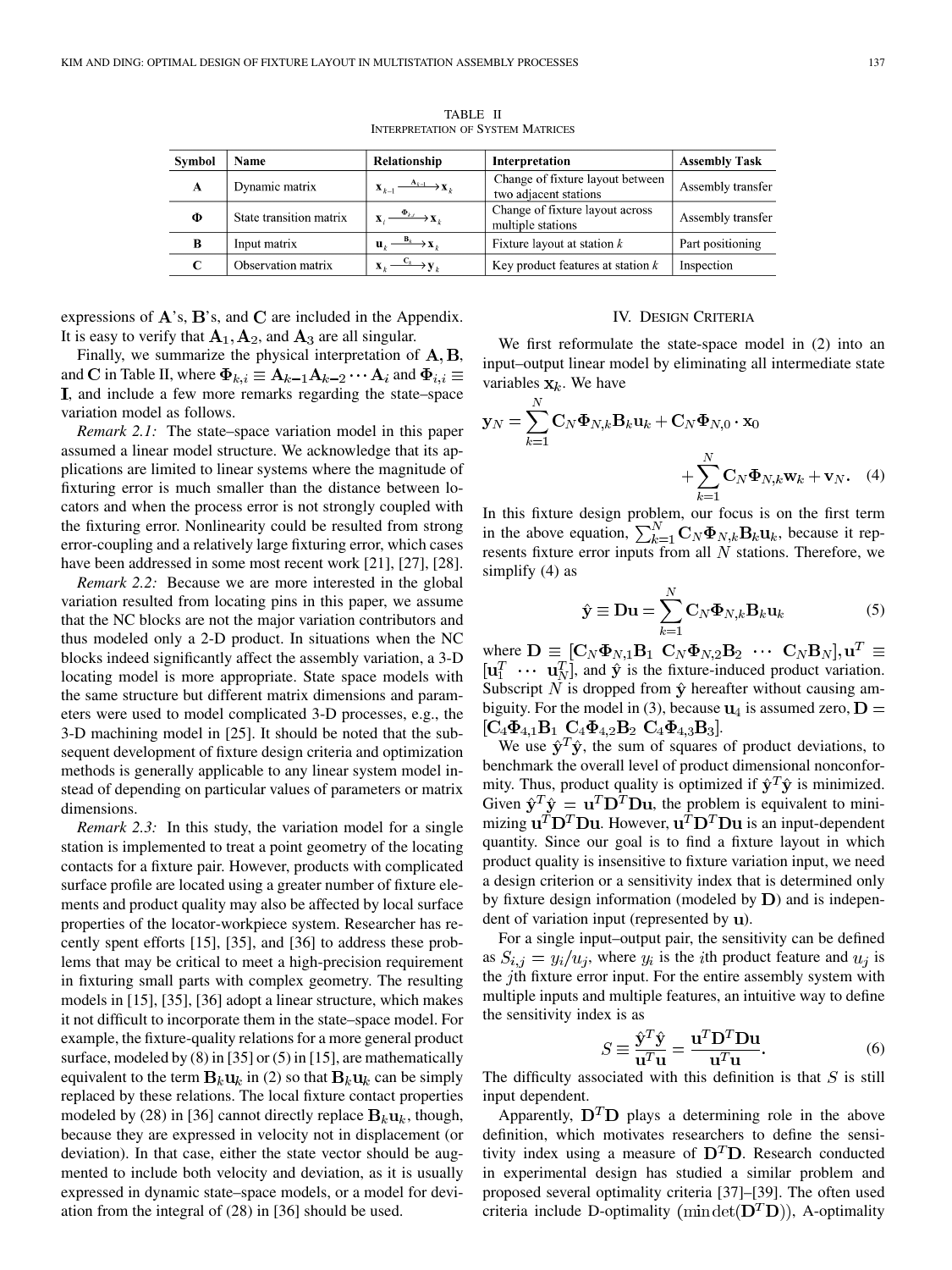$(\min tr(\mathbf{D}^T \mathbf{D}))$ , and E-optimality (minimize the extreme eigenvalue of  $D<sup>T</sup>D$ , where  $tr(\cdot)$  and  $det(\cdot)$  are the trace and the determinant of a matrix, respectively. These three measures are related to each other through eigenvalues of  $\mathbf{D}^T \mathbf{D}, \{\lambda_i\}_{i=1}^p$ , where  $p$  is the column number of  $D$ . They can be expressed as

$$
D_{\text{opt}}: \det(\mathbf{D}^T \mathbf{D}) = \Pi_{i=1}^p \lambda_i \quad A_{\text{opt}}: \text{tr}(\mathbf{D}^T \mathbf{D}) = \sum_{i=1}^p \lambda_i
$$

$$
E_{\text{opt}}: \lambda_{\text{min}} \text{ or } \lambda_{\text{max}}. \tag{7}
$$

The D-optimality criterion is the most widely used in experimental designs due to the following two reasons [\[37](#page-12-0)], [\[38\]](#page-12-0).

- 1) For experimental designs, this criterion has a clear interpretation. D-optimality is equivalent to minimizing the prediction variance from an estimated model or the variances of least-squares estimates of unknown parameters.
- 2) It possesses an invariant property under scaling, i.e., experiments can be designed using a group of standardized dimensionless variables (say, all variables are in  $[-1,1]$ ) instead of the original physical variables. In fact, this D-optimality criterion was also used in solving problems of fixture design and sensor placement by Wang and his colleagues [[15\]](#page-11-0), [[16\]](#page-11-0), [[35\]](#page-12-0).

However, the singularity of matrix  $A$  in our variation propagation model (2) requires us to reconsider the design criterion. Because A is singular, the state transition matrix  $\Phi_{k,i}$  is also singular. It suggests that each term  $C_N \Phi_{N,i} B_i$  in D is less than full rank even if  $C$  and  $B$  matrices are of full rank. As a result, matrix **D** is less than full rank so that  $D^T D$  is singular.

When  $D<sup>T</sup>D$  is singular, at least one of its eigenvalues is zero, i.e.,  $\det(\mathbf{D}^T \mathbf{D}) = 0$ . Recalling the reason why **A** is singular (explained in Section III), we know that this singularity issue cannot be resolved by simply changing the positions of fixture locators on a station. It is an inherent problem caused by the fixturing mechanism in a multistation panel assembly process. This fact implies that even if we choose new positions for fixture locators,  $\det(\mathbf{D}^T \mathbf{D})$  is always zero. It is fair to conclude that  $det(\mathbf{D}^T \mathbf{D})$  is noninformative in this multistation fixture design.

Given the singularity problem of design matrix  $D$ , we consider that A-optimality or E-optimality is an informative criterion for multistation fixture design. We recommend the use of E-optimality because it has a clearer physical interpretation. It is known [\[40](#page-12-0)] that

$$
S \equiv \frac{\mathbf{u}^T \mathbf{D}^T \mathbf{D} \mathbf{u}}{\mathbf{u}^T \mathbf{u}} \le \lambda_{\text{max}}(\mathbf{D}^T \mathbf{D}), \qquad \text{for any } \mathbf{u} \ne \mathbf{0}. \tag{8}
$$

That is, E-optimality, which minimizes  $\lambda_{\text{max}}(\mathbf{D}^T \mathbf{D})$ , is equivalent to minimizing the upper sensitivity bound of the fixture system. This criterion can also be derived using the concept of matrix 2-norm. Defining the upper bound of sensitivity as  $S_{\text{max}}$ , it follows the definition of matrix 2-nom [\[40](#page-12-0)] that

$$
S_{\text{max}} \equiv \sup_{\mathbf{u} \neq \mathbf{0}} \frac{\mathbf{u}^T \mathbf{D}^T \mathbf{D} \mathbf{u}}{\mathbf{u}^T \mathbf{u}} = ||\mathbf{D}||_2^2 = \lambda_{\text{max}}(\mathbf{D}^T \mathbf{D}). \quad (9)
$$

In other words, E-optimal condition is the square of the 2-norm of design matrix  $\mathbf{D}$ .

We cannot rule out the possible use of A-optimality in this multistation fixture design problem. Since an eigenvalue of

 $D<sup>T</sup>D$  represents the sensitivity level related to one particular input–output pair for a canonical variation model,  $tr(D^T D)$  is the summation of sensitivities related to all input–output pairs, representing the overall sensitivity level of the fixture system. Using A-optimality can be considered to be minimizing the summation of sensitivities.

Compared with A-optimality, E-optimality is a little conservative because it attempts to reduce the maximum sensitivity index. This conservativeness actually makes E-optimality more easily to be accepted by practitioners because minimization of the maximum sensitivity is consistent with the pareto principle in quality engineering. Our experience with the automotive industry indicates the same tendency.

Based on our experience with this multistation fixture design, we caution the use of D-optimality in general engineering system designs. Engineering system designs are different from experimental designs in many aspects. The differences could cause the advantages of using D-optimality in an experimental design to be inapplicable to an engineering design problem. The major differences include the following.

- 1) Engineering design problems are often accompanied by complex constraints, for example, the geometric constraints imposed by the shape of a part in the SUV sideframe assembly process. This type of complexity makes it almost impossible to design an engineering system based on a group of dimensionless standardized variables. In this regard, the invariant property of D-optimality becomes much less attractive to general engineering designs.
- 2) The complexity of engineering systems often results in illconditioned systems with some eigenvalue of  $D<sup>T</sup>D$  close to zero or even singular systems (such as our multistation fixture system). Since the purpose of D-optimality is to minimize the product of all eigenvalues, it is possible in the presence of ill-conditioned systems that the near-zero eigenvalue is forced to become zero while leaving other eigenvalues uncontrolled as if a perfect D-optimal condition was achieved. Obviously, this is actually an undesirable result. This problem is less likely to occur, though, in an experimental design or to a well-posed system (see [[35\]](#page-12-0) for a detailed discussion).
- 3) The physical interpretation of D-optimality in engineering system designs may not be as clear as that in experimental designs. For instance, what  $\det(\mathbf{D}^T \mathbf{D})$  represents in this fixture design problem is not obvious.

In the rest of this paper, we will use E-optimality criterion for determining a robust fixture system in a multistation panel assembly process. The design parameters are the locations of PLPs, denoted as  $\varphi = [X_1 \ Z_1 \ \cdots \ X_{n_{\text{PLP}}} \ Z_{n_{\text{PLP}}} ]^T$ , where  $n_{\rm PLP}$  is the total number of PLPs, e.g.,  $n_{\rm PLP} = 8$  for the process in Fig. 2. The PLP layout is denoted as  $\varphi_0$ , the initial or reference fixture layout. It is straightforward to calculate  $S_{\text{max}}(\varphi_0)$  = . Mathematically, the optimization scheme is expressed as

$$
\min_{\varphi} S_{\max} \equiv \lambda_{\max}(\mathbf{D}^T \mathbf{D})
$$
  
subject to  $G(\varphi) > 0$  (10)

where  $G(\cdot)$  captures geometrical constraints on PLP locations, imposed by geometries of parts.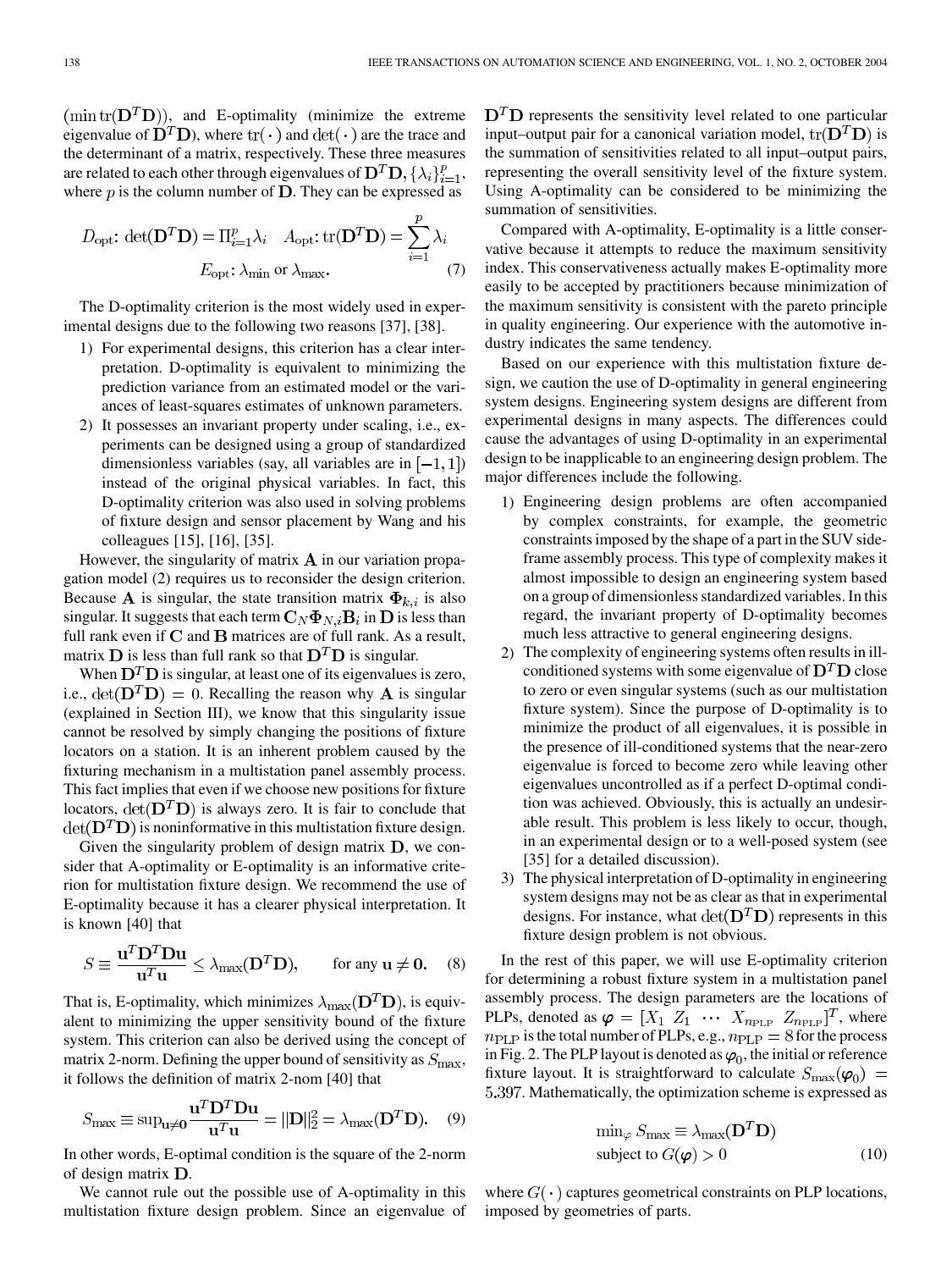# V. OPTIMIZATION METHODS

# *A. Overview of Optimization Methods*

The objective function  $\lambda_{\max}(\mathbf{D}^T \mathbf{D})$  is a nonlinear function of design parameter  $\varphi$ , and (10) thus states a constrained nonlinear optimization problem. The performance of an optimization algorithm is often benchmarked by: 1) its effectiveness, measured by the closeness of its solution to the global optimum; and, 2) its efficiency, usually measured by the time it takes to find the optimal value. Unless the objective function is of a simple form such as a quadratic function (and our objective function is apparently not), the difficulty with nonlinear optimization is that the global optimum is not guaranteed for almost all available algorithms without an exhaustive search.

A multistation fixture design problem, when expressed in the format of (10), might appear to be no different from a single-station fixture design. However, the challenge that a multistation fixture design raises is that a much higher dimension design space will have to be explored. For example, even in the 2-D four-panel SUV assembly process, we need to determine the positions of eight PLPs, which constitutes a sixteen-dimension design space. A general car body assembly that is made of over 100 panels will then correspond to a design space of hundreds of dimensions. Consequently, a high-dimension design space, embedding a lot of local optimums, makes a global optimality much more difficult and requires prohibitive computer time if an exhaustive search is used. Therefore, we soften our goal a bit in this paper. Instead of looking for *the* global optimum, we try to find an algorithm that yields a substantial improvement in our design criterion with a reasonable cost of computer-time.

A gradient-based search such as sequential quadratic programming or the like [\[41](#page-12-0)] is a widely used method in solving fixture design problems (e.g., in [[7\]](#page-11-0)–[\[9](#page-11-0)], and [[13\]](#page-11-0)). Many commercial nonlinear programming packages implement this method, e.g., the MATLAB function "*fmincon*." The gradientbased method usually converges quickly because it calculates the derivative at each searching point and follows the steepest ascent/descent direction. The major drawback is that it can easily be entrapped in a local optimum. For example, if we use *fmincon* to solve the fixture design in the SUV assembly process, the sensitivity value of the final fixture layout  $\varphi_f$ , is  $S_{\text{max}}(\varphi_f) = 5.300$  and it takes about 10 s to converge in the MATLAB environment. The result shows merely an 1.8% improvement from the current design layout.

Another nonlinear optimization method is the simplex search [\[42](#page-12-0)], also available in MATLAB as "*fminsearch*." It is a direct search method that does not require gradients or other derivative information. Its performance is similar to the gradient-based method: it easily stops at a local optimum and does not take long to compute. The final sensitivity that it reaches is better than that from *fmincon* but takes a little bit more time. Our calculation reveals that  $S_{\text{max}}(\varphi_f) = 4.420$  (a further 16.3% improvement) and it takes 85.6 s to converge in the same MATLAB environment on the same machine, AMD-Athlon 1.13 GHz (other algorithms below are also executed under the same software and hardware computing conditions). Both the gradient-based method and the simplex search operate on a continuous design space.

In the research of optimal experimental design, exchange algorithms were developed to solve combinatorial optimizations based on various design criteria mentioned earlier, such as D-, E-, A-optimality [[37\]](#page-12-0), [[38\]](#page-12-0), [[43\]](#page-12-0). Most of these algorithms are variants on the basic idea of an exchange, explained as follows. First, discretize the continuous design space to yield  $N_c$  candidate fixture-locator positions. Then, randomly select  $n_d$  locations from  $N_c$  candidate positions as an initial design and calculate  $S_{\text{max}}$  (in our problem, we actually already have an initial design). In each exchange, do the following.

- EA1) For each one of the  $N_c$  candidate locations, calculate  $S_{\text{max}}$  as if the *i*th location in the current design was exchanged with the candidate location. Record the smallest  $S_{\text{max}}(i)$  and the corresponding candidate location.
- EA2) Repeat EA1) for  $i = 1, \ldots, n_d$  locations in the current design space.
- EA3) Find the smallest value among  $\{S_{\text{max}}(i)\}_{i=1}^{n_d}$  and exchange the corresponding location in the design space and its according candidate location.
- EA4) Iterate until  $S_{\text{max}}$  cannot be improved further.

The above procedure is known as the "basic exchange algorithm" [\[43](#page-12-0)]. The pioneer work applying this idea to fixture design was carried out by Wang and his colleagues in solving a single-station fixture design problem based on the D-optimality criterion [\[15](#page-11-0)], [\[16](#page-11-0)].

Indeed, this basic exchange algorithm can yield a remarkably smaller value of  $S_{\text{max}}$  when it is applied to the SUV assembly process. However, the basic exchange algorithm was initially designed to determine efficient experiments for fitting simple regression models rather than for optimization problems with a high design space. It would run too slowly given a large  $N_c$ , i.e., a large number of the candidate locations. In this study, we discretized the continuous design space on each panel with candidate points 10 mm apart (10 mm is roughly the size of a locator's diameter). We feel that this resolution of discretization is sufficient to generate a fine enough grid on a panel. Given that the panels in the SUV assembly process have a size of several hundred millimeters, this discretizing resolution results in a total of  $N_c = 7813$  candidate positions on four panels. Applying the basic exchange algorithm, we reduce  $S_{\text{max}}$  down to 3.922 at the computing cost of 1955.9 s.

The value of  $S_{\text{max}}$  from the basic exchange algorithm renders a further 11.3% reduction of the maximal sensitivity level of the fixture system from the simplex search method (or a 27.3% reduction in sensitivity from  $\varphi_0$ ). Our empirical experience indicates that this  $S_{\text{max}}$  value, even if it may not be the smallest sensitivity, should be close to the global optimum. However, the basic exchange algorithm takes too much computing time, which limits its applicability in a larger scale fixture design problem with more panels on more stations. Thus, our goal is to make the exchange algorithm faster without sacrificing too much of its effectiveness in reducing the sensitivity level of a fixture system.

#### *B. Revised Exchange Algorithm*

The fact that only one fixture location in the initial design is replaced in each iteration makes the basic exchange algorithm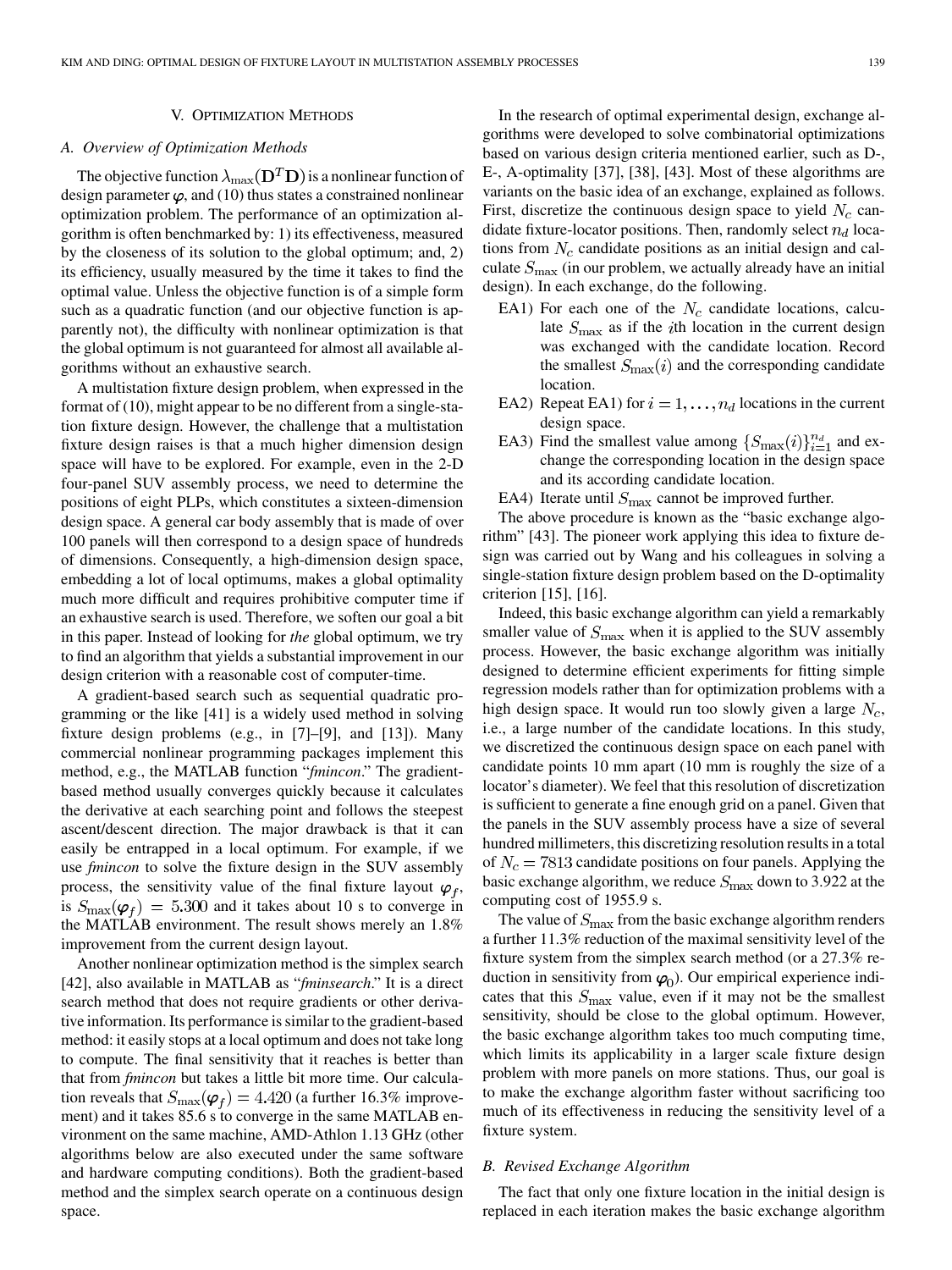expensive to use. Within each iteration, the algorithm loops through all candidate sets  $n_d$  times, which makes the total computation of sensitivity function at the order of  $n_d \cdot N_c$ per iteration. Meanwhile, all the PLPs in the initial design are likely to be replaced eventually. Thus, the overall computation complexity is at the order of  $(n_d)^2 \cdot N_c$ . It is clear that we should reduce  $N_c$  and the number of iterations to make the exchange algorithm faster. Toward this goal, we implemented the following three improvements.

*1) Increase the Number of Exchanges Per Iteration:* In order to increase the number of exchanges, after Step EA1) in the basic exchange algorithm, we can carry out the exchange that minimizes  $S_{\text{max}}(i)$ . Then, the number of exchanges is  $n_d$  for each iteration. This method is known as "modified Fedorov exchange" and was first suggested by Cook and Nachtsheim [[43\]](#page-12-0).

Another way of increasing the exchange number is to perform the exchange whenever there is an improvement in the objective function. In this way, the exchange is performed much more frequently. However, it is easier for this algorithm to be entrapped in a local optimum since it is so rushed for an exchange. This method is seldom recommended in the literature.

Alternatively, we can combine the above modifications that are made to a basic exchange algorithm. The purpose of a combined modification is to exchange the candidate locations in the upper tail of the distribution of improvements in design criterion among all the candidate locations. A similar procedure is suggested by Lam *et al.* [\[44](#page-12-0)] for a uniform coverage design in molecule selection.

In doing so, we should record the improvement in design criterion that a candidate location can make if the corresponding exchange is indeed carried out. The distribution of the improvement can be approximated by the recorded values. Denote the  $\Delta$  as the improvement in the  $S_{\text{max}}$  criterion, i.e.,  $\Delta \equiv S_{\text{max}}^{\text{old}} - S_{\text{max}}^{\text{new}}$ . Record all  $\Delta_j$ 's  $(j = 1, ..., N_c)$  when we loop through the  $N_c$  candidate locations. Sort the value of  $\Delta_i$ 's in a descending order as  $\Delta_{(1)} \geq \Delta_{(2)} \geq$ ,..., and so on. Select an integer number q, set  $\Delta(q)$  as the threshold. If there is an improvement greater than  $\Delta(q)$ , then carry out the exchange.

It is apparent that the above combined modification is similar to the modified Fedrovo exchange algorithm if  $q = 1$ ; and, if q is the value corresponding to  $\Delta_{(q)} = 0$ , it is the same as the one that performs an exchange whenever there is an improvement. This combined exchange algorithm is more versatile for broader applications.

In implementing this algorithm, we need to determine the value of  $q$ . Since we will likely replace all the initial design points in the final design, we decide to select  $q = n_d$  so that we can replace  $n_d$  points in each iteration. However, in our fixture design, panels have a natural boundary and therefore an exchange between a design point and a candidate point can only be performed for those locations on the same panel. For this reason, we should implement the above algorithm for individual panels. Given that  $n_d = 2$  for a panel (i.e., two locators per panel), we set  $q = 2$ . Moreover, the initial distribution of  $\Delta$  is determined in the same way as in [[44\]](#page-12-0), i.e., it is approximated by  $\Delta$ -values of 100 randomly selected locations in the candidate set.

*2) Reduce the Number of Locations in the Candidate Set:* It is obvious to us that the large value of  $N_c$  is one of key reasons that the basic exchange algorithm is computationally expensive. The  $N_c$  can be reduced if we use a coarse grid on each panel when we discretize the continuous design space. However, a coarse grid could miss those low-sensitivity PLP locations and thus sacrifice the algorithm's effectiveness.

If we could rule out some areas that are unlikely to yield a "good" location, we can then discard the candidate locations in those areas entirely and thus reduce  $N_c$ . A part positioning deviation is more sensitive to locating deviations when both locators are close to each other than when they are distantly apart. This simple rule suggests that the final position of a locator is unlikely to fall into the geometrical central area on a panel. The geometrical center of a panel, which coincides with its gravity center when the panel has a homogenous density, is defined as

$$
X_i = \frac{\iint_{\text{Panel }i} X dX dZ}{A_i} \quad \text{and} \quad Z_i = \frac{\iint_{\text{Panel }i} Z dX dZ}{A_i} \tag{11}
$$

where  $A_i$  is the area of panel i.

The geometrical central area on a panel is considered to be the neighborhood of a panel's gravity center. The determination of this neighborhood is illustrated in Fig. 6(a). The distance between the gravity center and a vertex on the polygonal panel is calculated. Then, the median of these distances is chosen to represent the size of the panel, denoted as  $d_0$ . A hypothetical circle is drawn on the panel with the gravity as its center and  $d_0/2$  as its radius. The area inside this hypothetical circle is considered to be the neighborhood of the gravity center. Only candidate locations outside the neighborhood will be used for exchanges with a design point. The use of the median of all gravity-to-vertex distances in determining  $d_0$ , rather than their mean value, makes the resulting  $d_0$  less sensitive to a very large or a very small gravity-to-vertex distance on panels with an irregular shape (recall that median is a more robust statistic than mean

[[45\]](#page-12-0)). We apply this rule to four SUV sideframes. The resulting candidate areas are shown as the dark areas in Fig. 6(b). One may also notice that there is a gap (35 mm) between the candidate areas and the edge of a part. This 35-mm gap is determined by engineering safety requirement because a locating hole that is too close to the edge may not be able to endure the load exerted during fixturing. The resulting candidate area contains a total of  $N_c = 4642$  candidate locations, which is 59.4% of the original  $N_c$ . The density of candidate locations is kept the same.

*3) Reduce the Number of Candidate Locations After Each Iteration:* After each iteration, the improvement in design criterion  $\Delta_i$  is recorded for all candidate locations and sorted in a descending order. Those candidate locations with a low  $\Delta$  value are less likely to be picked up by the exchange algorithm in the next iteration. Therefore, we propose removing half of the candidate locations whose  $\Delta$  value is among  $[\Delta_{(N_c/2+1)}, \Delta_{(N_c)}]$ after each iteration. Then,  $N_c$  becomes  $N_c/2$  after each iteration. Our implementation of this action shows that it not only reduces the number of candidate locations but also makes convergence faster, i.e., the program will stop after fewer iterations.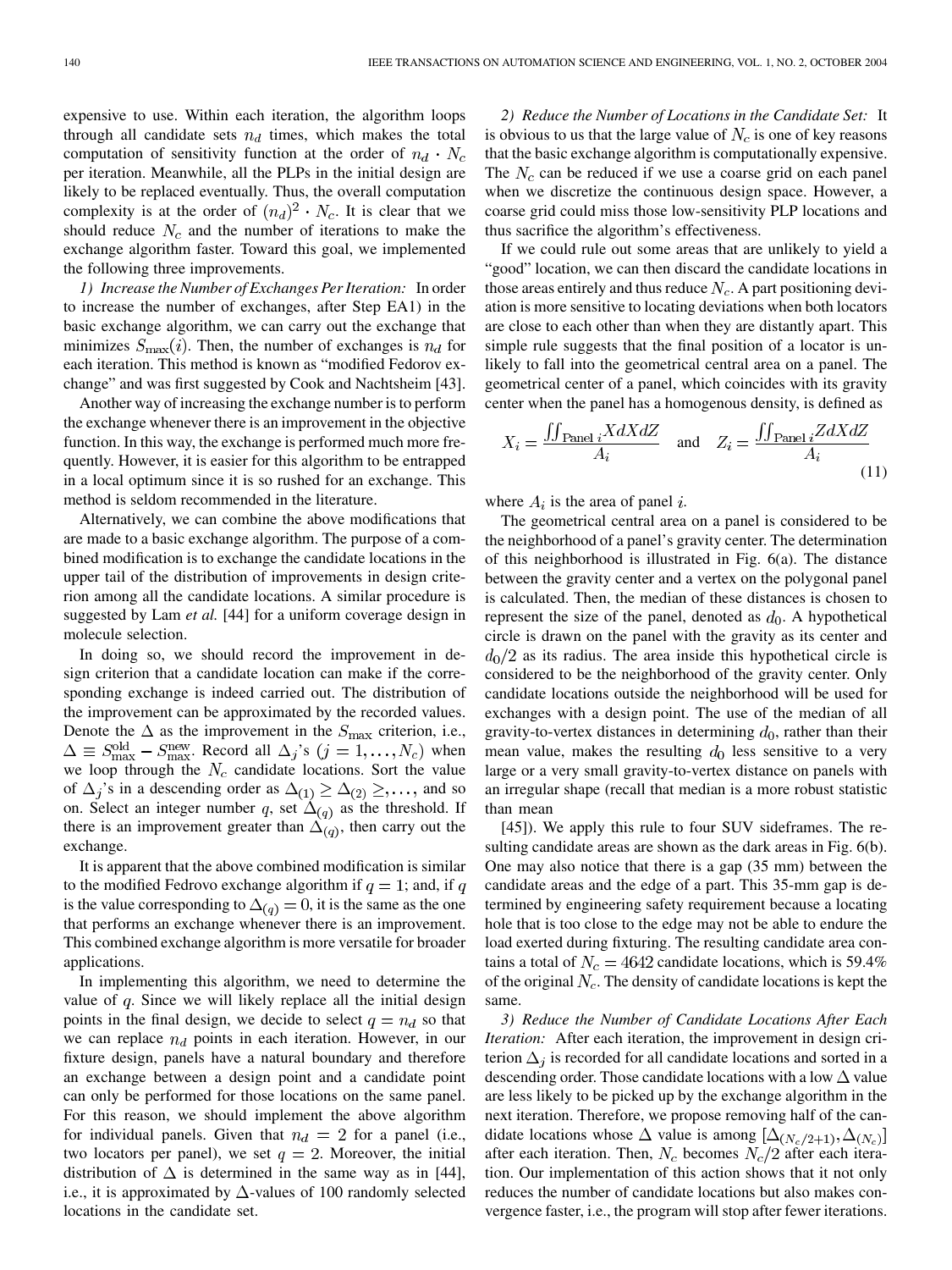

Fig. 6. (a) Neighborhood of a gravity center. (b) Candidate areas on SUV sideframes.



Fig. 7. Flowchart of the revised exchange algorithm.

By incorporating Section V-B1–B3, our revised exchange algorithm is summarized as follows and a flow chart is shown in Fig. 7 to illustrate the algorithm.

- Step 1) Generate the candidate locations in the candidate areas as shown in Fig. 6(b). The resolution for discretization is 10 mm between two adjacent candidate locations.
- Step 2) Initialize the  $\Delta$  distribution. Randomly select 100 candidate locations on each panel. Calculate their  $\Delta$  values and sort them in a descending order. Set  $\Delta^* = \Delta_{(q)}$ , where  $q = 2$ .
- Step 3) For  $i = 1$  to  $n_d$  (loop for each one of the current design points)

For  $j = 1$  to  $N_i$  (loop through the candidate locations;  $N_i$  is the number of candidate

locations on the panel that contains design point  $i)$ 

• Calculate and record  $\Delta_{i,j}$ ;

• If  $\Delta_{i,j} > \Delta^*$ , then exchange design point  $i$  with candidate location  $j$ . End of the  $i$ -indexed loop If there is no exchange during the last  $j$ indexed loop, then exchange design point  $i$ with the candidate point that maximizes  $\Delta_{i,j}$  (for  $j=1,\ldots,N_i$ ). End of the  $i$ -indexed loop.

Step 4) If there is no improvement in the  $S_{\text{max}}$  criterion during last loop (we check if  $(\max_{i,j} \Delta_{i,j})/$  $(S_{\text{max}}^{\text{old}})$  < 0.1%), then stop. Otherwise, sort  $\Delta_{i,j}$ ; set  $\Delta^* = \Delta_{(q)}$ ; remove half the candidate locations on each panel whose  $\Delta$  value is less than  $\Delta_{(N_i/2+1)}$ ; set  $N_i = N_i/2$ ; go to Step 3 until the stopping criterion is met.

# *C. Comparison and Discussion*

We implemented the above optimization algorithms in solving the multistation fixture-layout design problem in the SUV assembly process. The overall results are compared in Table III. Please note that our coding of exchange algorithms in MATLAB is not compiled and includes some inefficient for-loops that run slower than those highly optimized and complied standard MATLAB functions. For this reason, we do not compare the computation time between the exchange algorithms and the MATLAB functions such as *fmincon* and *fminsearch* in an absolute percentage sense. Rather the gains in efficiency calculated below are among the different versions of exchange algorithms. The actual computation time of exchange algorithms should be able to be further reduced if using C or FORTUNE complied codes.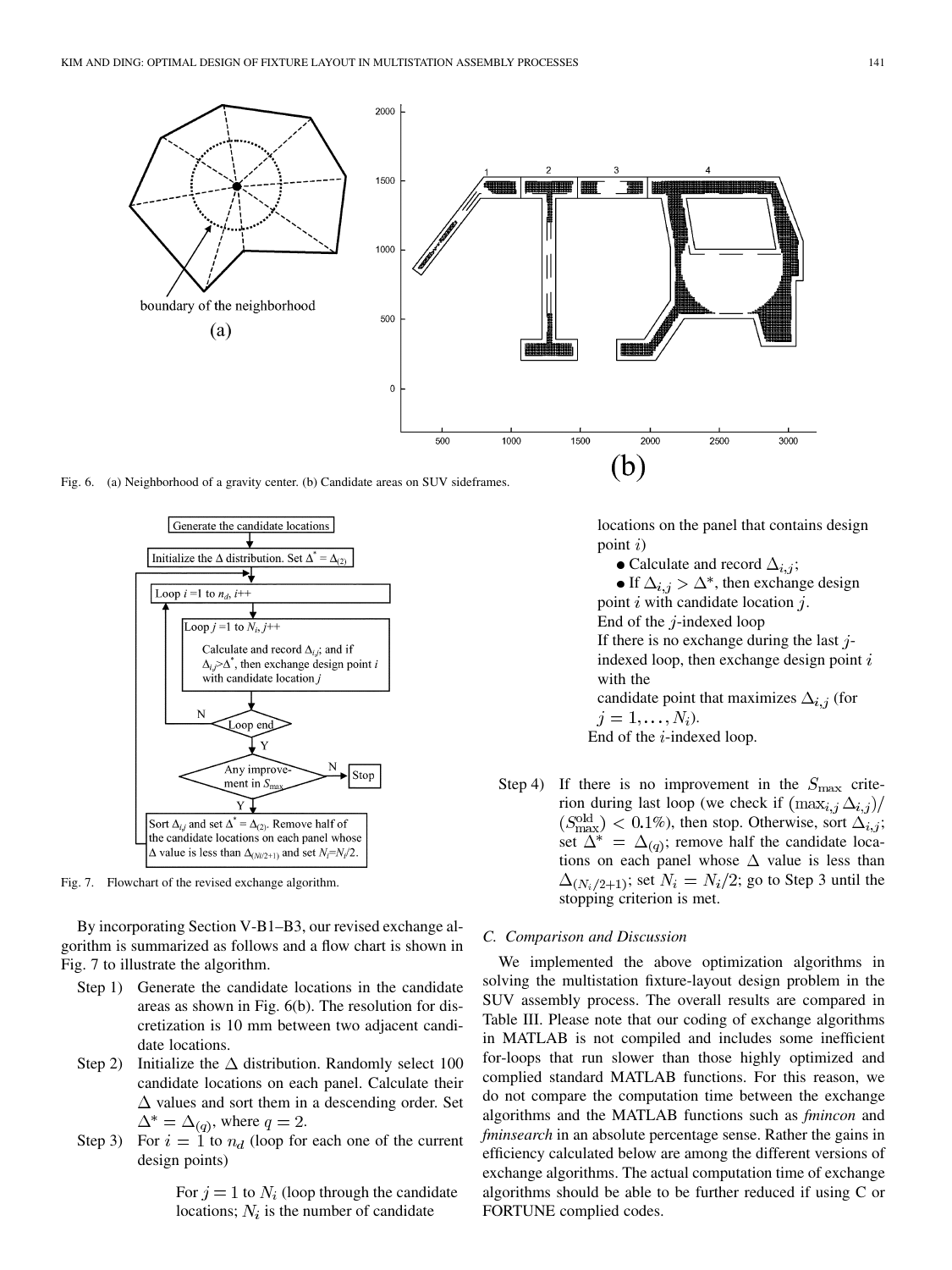|                                   |                             | Initial PLP design |                   | Random initial designs      |             |                   |  |
|-----------------------------------|-----------------------------|--------------------|-------------------|-----------------------------|-------------|-------------------|--|
|                                   | $S_{\text{max}}(\varphi_t)$ | Time (sec.)        | $#$ of iterations | $S_{\text{max}}(\varphi_f)$ | Time (sec.) | $#$ of iterations |  |
| Gradient-based                    | 5.303                       | 10.6               |                   | 7.783                       | 26.4        |                   |  |
| Simplex search                    | 4.420                       | 85.6               |                   | 5.666                       | 74.6        |                   |  |
| <b>Basic Exchange</b>             | 3.922                       | 1955.9             | 5                 | 4.022                       | 1868.9      | 5.1               |  |
| Modified Fedorov                  | 3.952                       | 780.312            | 2                 | 3.894                       | 1614.4      | 4.4               |  |
| Revised Exchange<br>$(B.1 - B.3)$ | 3.903                       | 443.528            | $\overline{4}$    | 3.940                       | 373.1       | 3                 |  |

TABLE III COMPARISON OF OPTIMIZATION METHODS

TABLE IV OPTIMAL FIXTURE LAYOUT  $(\varphi_f)$  FROM EXCHANGE ALGORITHMS (UNITS: MILLIMETERS)

| Part #         |                    | Fixture layout with the smallest $S_{\text{max}}(\varphi_f)$ | From the revised exchange algorithm |                    |  |  |
|----------------|--------------------|--------------------------------------------------------------|-------------------------------------|--------------------|--|--|
|                | 4-way PLP $(X, Z)$ | 2-way PLP $(X, Z)$                                           | 4-way PLP $(X, Z)$                  | 2-way PLP $(X, Z)$ |  |  |
|                | (523.8, 1091.1)    | (1033.8, 1490)                                               | (337.9, 871.9)                      | (1027.9, 1490)     |  |  |
| 2              | (1434.5, 1418.8)   | (1274.5, 248.7)                                              | (1264.5, 1378.6)                    | (1424.5, 318.8)    |  |  |
|                | (1720.9, 1460)     | (1940.9, 1480)                                               | (1620.9, 1420)                      | (1940.9, 1460)     |  |  |
| $\overline{4}$ | (2973.5, 450.1)    | (2923.5, 1150.1)                                             | (2033.5, 286.6)                     | (2163.5, 1160.1)   |  |  |

Optimization methods are compared based on two kinds of initial designs, one is the design currently used in industry; and the other uses randomly generated initial designs and the performance data is the average of ten trials. The reason to include the random initial design is to avoid any serious bias resulting from the comparison using a fixed initial design.

The comparison apparently shows that the revised exchange algorithm significantly reduces computing time. When we use PLP design  $\varphi_0$ , the computing time of the revised exchange algorithm is less than one-fourth (22.6%) of that needed for the basic exchange algorithm or is 56.8% of that needed for the modified Fedorov algorithm. Surprisingly, the  $S_{\text{max}}(\varphi_f)$  value from the revised exchange algorithm is even smaller than that from the basic exchange algorithm. It indicates that more exchanges per iteration may help an algorithm escape from a local optimum and thus can improve the algorithm's effectiveness. When we use  $\varphi_0$ , the modified Fedorov exchange demonstrates a 60% shorter run time than the basic exchange algorithm yet yields a slightly larger  $S_{\text{max}}(\varphi_f)$ . When we use random initial designs, the revised exchange algorithm runs about five times faster on average than the basic exchange algorithm or four times faster than the modified Fedorov algorithm. The  $S_{\text{max}}(\varphi_f)$  it finds is slightly (1.2%) larger than the one found by the modified Fedorov but smaller than that from the basic exchange algorithm. The number of iterations in the random initial design is roughly consistent with our previous analysis. The basic exchange algorithm used 5.1 iterations to replace all eight initial locators. The modified Fedorov exchange algorithm uses less iterations since more than one locator is replaced with a good candidate per iteration. The revised exchange algorithm further reduces the iteration to three times, about half of what the basic exchange algorithm used. Due to the nature of the stopping rule for exchange algorithms (comparing two subsequent  $S_{\text{max}}$ 's), the minimum number of iterations is two. We feel that the potential for reducing the iteration number is being pushed to its limit by the revised exchange algorithm.

Using random initial designs, the modified Fedorov exchange yields a lower  $S_{\text{max}}(\varphi_f)$  value on average. The lowest value of  $S_{\text{max}}(\varphi_f) = 3.82$  during those trials is also found by the modified Fedorov exchange. Since this value is only 2% lower than 3.922, it does not invalidate our prior conjecture that  $S_{\text{max}}(\varphi_f) = 3.922$  should be close to the global optimum.

The coordinates of the optimal fixture layout with the lowest  $S_{\text{max}}(\varphi_f)$  value during our trials and the one determined by our revised exchange algorithm are listed in Table IV as well as shown in Fig. 8, where "+" represents a  $P_{4\text{way}}$  and "." represents a  $P_{2\text{wav}}$ .

One interesting phenomenon that one may observe from Fig. 8 is that the resulting optimal fixture layout on the rear quarter panel apparently does not have the largest possible distance between the pair of locators. We perform fixture optimization for this panel alone and display the resulting positions also in Fig. 8(b), which are indicated by a " $*$ " for  $P_{\text{4wav}}$  and an "o" for  $P_{\text{2wav}}$ . The pair of locators from the single-panel optimization indeed have much greater distance between them and is consistent with our intuition about a robust fixture layout. If we substitute this pair of PLP locations from the single-panel optimization into the multistation assembly, we have the overall system-level  $S_{\text{max}} = 3.958$ , which is in fact larger than the optimal  $S_{\text{max}}$ . This phenomenon implies that our intuitive largest-distance rule is not necessarily always right in a multistation fixture design due to the fact that fixture locators are reused on different stations and their interaction complicates the sensitivity analysis. Thus, we should rely on an integrated variation propagation model and an effective optimization method, as developed in this paper.

The fact that both PLPs on the rear quarter panel in this optimal fixture layout are on the same side of the panel's gravity center does not cause a problem here because in our application, the panels are positioned on a horizontal platform (refer to Fig. 1). If the panels are in fact vertically positioned, a force closure constraint in addition to the geometrical constraint  $G(\cdot)$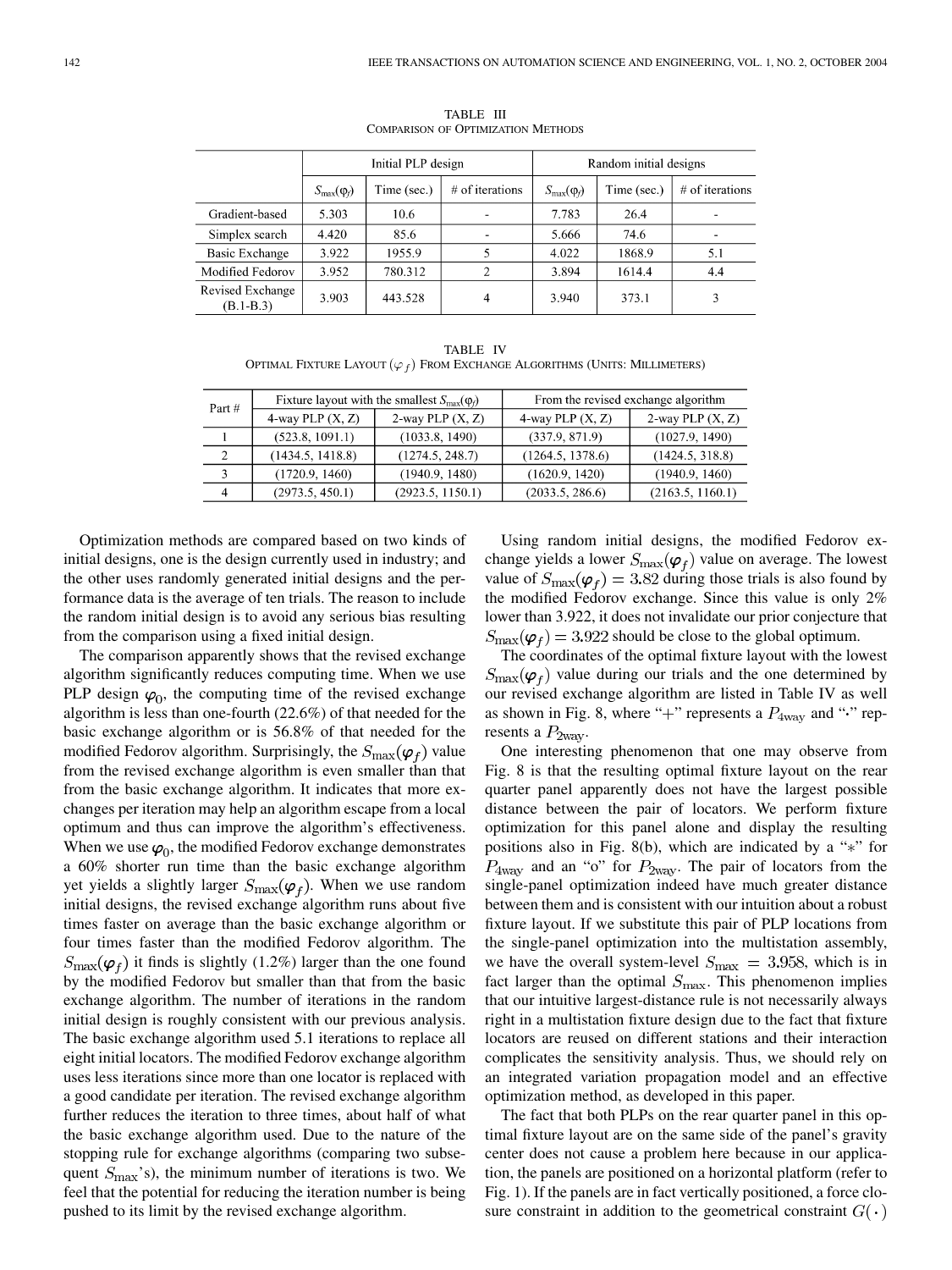

Fig. 8. Optimal fixture layouts. (a) Fixture layout with the lowest  $S_{\text{max}}(\varphi_f)$  value. (b) Fixture layout from revised exchange algorithm.

should be included in the optimization scheme [i.e., (10)] to ensure the resultant force and moment to be zero. Under that circumstance, the resulting optimal fixture layout could be different. For a robust fixture design considering force closure, please refer to [[15\]](#page-11-0).

#### VI. CONCLUDING REMARKS

This paper investigates various aspects of optimal fixture layout design in multistation panel assembly processes: variation modeling, design criteria, and optimization methods. Due to the singularity of the design matrix of a multistation fixture system, the widely used D-optimal criterion is not an appropriate design measure. Instead, the E-optimality criterion is recommended, which minimizes the maximum sensitivity level of a fixture system to the input variation. Different optimization methods are explored and compared. The exchange algorithm, originated from the research of optimal experimental design, is adopted and further revised to solve a high-dimension optimization for multistation fixture layout designs.

For the fixture system used in a four-station SUV sideframe assembly process, the revised exchange algorithm yields the optimal fixture design whose maximal sensitivity level is only 72.3% of the currently used fixture layout design. The resulting optimal fixture layout is more robust to the environmental noise—the reduction of 27.7% in sensitivity implies the same amount of reduction in product variation level under the same variation inputs, according to the definition of sensitivity in (6). The improvement in product quality will lead to a remarkable cost reduction in manufacturing systems.

For a nonlinear optimization problem such as this multistation fixture-layout design, it may be too costly, sometimes even impossible, to find the global optimum. The revised exchange algorithm is a good tradeoff between optimality and algorithm efficiency. This revised exchange algorithm takes less than one-fourth of the computing time that a basic exchange algorithm needs and yields a fixture layout whose  $S_{\text{max}}$  is only 2.1% larger than that of the best fixture layout we obtained during all the trials. Furthermore, although the algorithm is discussed in the specific context of fixture layout design, we feel that the variation propagation model, the selection of design criterion, and the resulting revised exchange algorithm are fairly general and should be applicable to other engineering system designs.

#### **APPENDIX**

System matrices  $\mathbf{A}, \mathbf{B}, \mathbf{C}$  for the initial design are as follows:

| $A_1 =$          | $\bf{0}$              | $\overline{0}$ | $\theta$              |                                     | 0                                     | $\theta$             | $\bf{0}$       |                          |                         |  |
|------------------|-----------------------|----------------|-----------------------|-------------------------------------|---------------------------------------|----------------------|----------------|--------------------------|-------------------------|--|
|                  | $\overline{0}$        | $\theta$       | $\theta$              |                                     | $\bf{0}$                              | $\theta$             | $\overline{0}$ |                          |                         |  |
|                  | 0.0004                | 0.0009         | 1.0000                |                                     | $-0.0004$<br>$-0.0009$                |                      | $-0.2855$      |                          | $\mathbf{0}^{6\times6}$ |  |
|                  | $-1.1425$             | $-0.3497$      | $\theta$              |                                     | 1.1425<br>0.3497                      |                      | 105.3621       |                          |                         |  |
|                  | 0.3492                | $-0.1430$      | $\theta$              |                                     | $-0.3492$                             | 0.1430               | $-258.1800$    |                          |                         |  |
|                  | 0.0004                | 0.0009         | 0                     |                                     | $-0.0004$                             | $-0.0009$            | 0.7145         |                          |                         |  |
| $0^{6\times 6}$  |                       |                |                       |                                     |                                       |                      |                | $\mathbf{I}^{6\times 6}$ |                         |  |
|                  | $\theta$              | $\theta$       | 0 <sup>1</sup>        |                                     | $\mathbf{0}$                          | $\theta$             | $\theta$       |                          |                         |  |
|                  | $\overline{0}$        | $\overline{0}$ | $0^{3\times3}$<br>0i  |                                     | $\bf{0}$                              | 0                    | $\mathbf{0}$   | $0^{3\times3}$           |                         |  |
|                  | $-0.0003$             | 0.0007         | 1                     |                                     | 0.0003                                | $-0.0007$            | 0.2056         |                          |                         |  |
| ${\bf A}_2$ =    | $-0.8859$             | $-0.2529$      | 01                    |                                     | $-0.1141$                             | 0.2529<br>$-75.8764$ |                |                          |                         |  |
|                  | $-0.2797$             | $-0.3802$      | $I^{3\times 3}$<br>0! |                                     | 0.2797                                | $-0.6198$            | 1859280        | $0^{3\times 3}$          |                         |  |
|                  | $-0.0003$             | 0.0007         | 0:                    |                                     | $-0.0007$<br>0.0003<br>0.2056         |                      |                |                          |                         |  |
|                  | $-0.8308$             | $-0.3749$      | 0!                    |                                     | 0.8308<br>0.3749<br>$-1124780$        |                      |                |                          |                         |  |
|                  | $-0.4677$             | 0.0364         | 0!                    | $0^{3\times3}$                      | 0.4677                                | $-0.0364$            | 3109287        | $0^{3\times 3}$          |                         |  |
|                  | $-0.0003$             | 0.0007         | 0i                    |                                     | 0.0003                                | $-0.0007$            | 1.2056         |                          |                         |  |
|                  | $\vec{0^{3\times 3}}$ |                |                       | $\mathbf{0}^{\overline{3}\times 3}$ | $\vec{0}^{3\overline{\triangleleft}}$ |                      |                | $I^{3\times 3}$          | 412×12                  |  |
|                  | $\bf{0}$              | $\bf{0}$       | $\bf{0}$              |                                     | $\mathbf{0}$                          | $\theta$             | $\mathbf{0}$   |                          |                         |  |
|                  | $\theta$              | $\bf{0}$       | $\theta$              | $\mathbf{0}^{3\times 6}$            | $\theta$                              | $\theta$             | $\theta$       |                          |                         |  |
|                  | 0.0000                | 0.0000         | 1                     |                                     | 0.0000                                | $-0.0000$            |                | 0.0004                   |                         |  |
|                  | $-0.0010$             | $-0.0002$      | $\mathbf{0}$          |                                     | 0.0000                                | 0.0002               |                | $-0.1468$                |                         |  |
|                  | $-0.0001$             | $-0.0005$      | $\bf{0}$              |                                     | 0.0001                                | $-0.0005$            |                | 0.3597                   |                         |  |
|                  | $-0.0000$             | 0.0000         | $\bf{0}$              | $I^{6\times 6}$                     | 0.0000                                | $-0.0000$            |                | 0.0004                   |                         |  |
| $\mathbf{A}_3 =$ | $-0.0009$             | $-0.0003$      | $\theta$              |                                     | $-0.0001$                             | 0.0003               |                | $-0.2176$                |                         |  |
|                  | $-0.0002$             | $-0.0002$      | $\mathbf{0}$          |                                     | 0.0002                                | $-0.0008$            |                | 0.6015                   |                         |  |
|                  | $-0.0000$             | 0.0000         | $\mathbf{0}$          |                                     | 0.0000                                | $-0.0000$            |                | 0.0004                   |                         |  |
|                  | $-0.0009$             | $-0.0003$      | $\bf{0}$              |                                     | 0.0009                                | 0.0003               |                | $-0.2049$                |                         |  |
|                  | $-0.0003$             | 0.0003         | $\bf{0}$              | $0^{3\times 6}$                     | 0.0003                                | $-0.0003$            |                | 1.0133                   |                         |  |
|                  | $-0.0000$             | 0.0000         | $\overline{0}$        |                                     | 0.0000                                | $-0.0000$            | 0.0014         |                          |                         |  |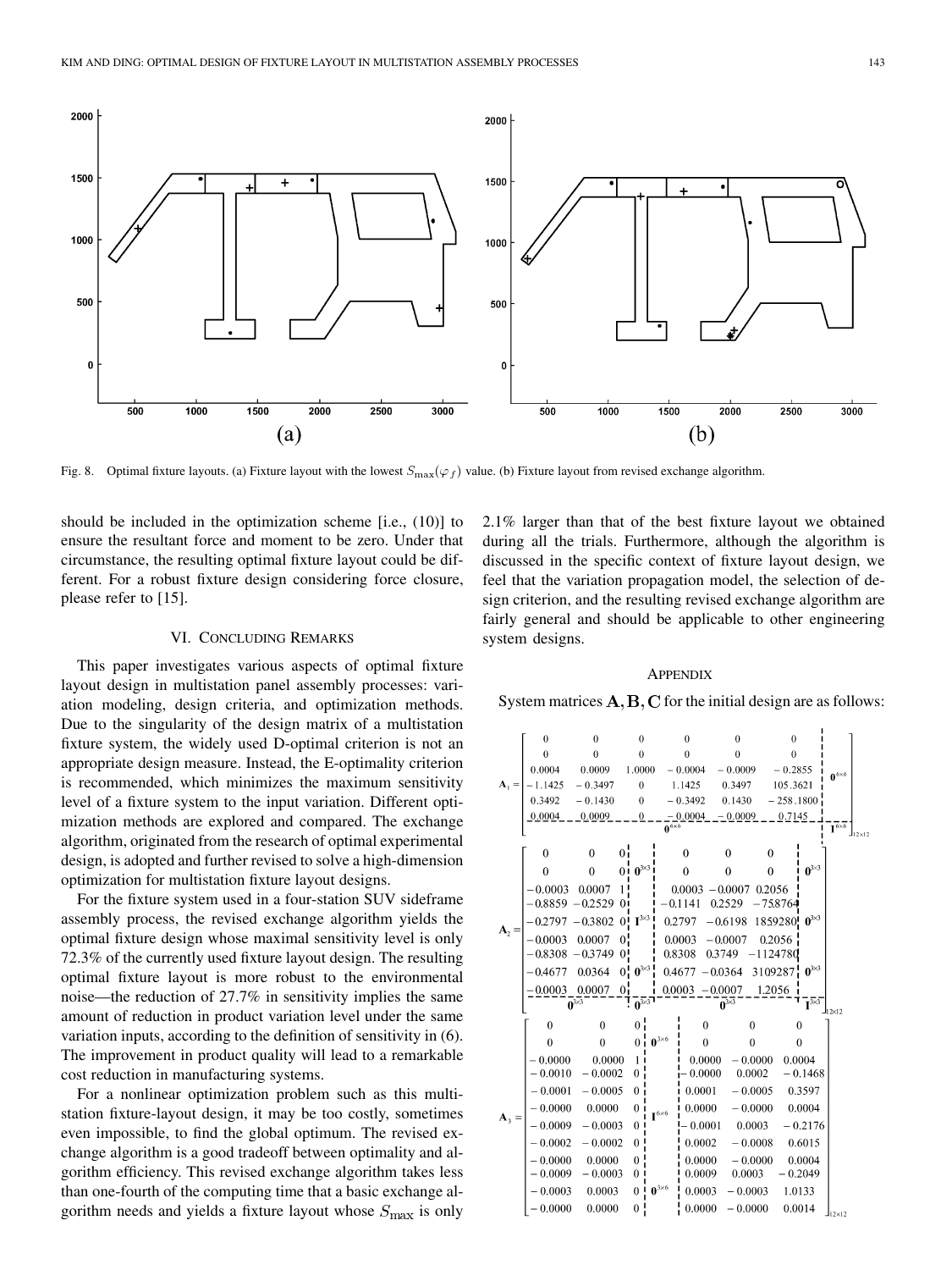<span id="page-11-0"></span>

### ACKNOWLEDGMENT

The authors would like to thank the Editor and reviewers for their valuable comments and suggestions.

#### **REFERENCES**

[1] D. Shalon, D. Gossard, K. Ulrich, and D. Fitzpatrick, "Representing geometric variations in complex structural assemblies on CAD systems," in *Proc. 19th Ann. ASME Advances in Design Automation Conf.*, vol. DE-44-2, 1992, pp. 121–132.

- [2] D. Ceglarek and J. Shi, "Dimensional variation reduction for automotive body assembly," *Manufact. Rev.*, vol. 8, pp. 139–154, 1995.
- [3] H. Asada and A. B. By, "Kinematic analysis of workpart fixturing for flexible assembly with automatically reconfigurable fixture," *IEEE J. Robot. Automat.*, vol. RA-1, pp. 86–94, June 1985.
- [4] Y.-C. Chou, V. Chandru, and M. M. Barash, "A mathematical approach to automatic configuration of machining fixtures: Analysis and synthesis," *ASME J. Eng. Ind.*, vol. 111, pp. 299–306, 1989.
- [5] P. M. Ferreira, B. Kochar, C. R. Liu, and V. Chandru, "AIFIX: An expert system approach to fixture design," in *Proc. ASME Winter Ann. Meeting Computer-Aided/Intelligent Process Planning*, Miami Beach, FL, 1985, pp. 73–82.
- [6] J. C. Trappey and C. R. Liu, "A literature survey of fixture design automation," *Int. J. Adv. Manufact. Technol.*, vol. 5, pp. 240–255, 1990.
- W. Cai, S. J. Hu, and J. X. Yuan, "A variational method of robust fixture configuration design for 3-D workpieces," *ASME J. Manufact. Sci. Eng.*, vol. 119, pp. 593–602, 1997.
- [8] R. J. Menassa and W. R. DeVries, "Optimization methods applied to selecting support positions in fixture design," *ASME J. Eng. Ind.*, vol. 113, pp. 412–418, 1991.
- M. R. Rearick, S. J. Hu, and S. M. Wu, "Optimal fixture design for deformable sheet metal workpieces," *Trans. NAMRI/SME*, vol. 21, pp. 407–412, 1993.
- [10] E. C. DeMeter, "Min-max load model for optimizing machining fixture performance," *ASME J. Eng. Ind.*, vol. 117, pp. 186–193, 1995.
- [11] S. N. Melkote, "Prediction of the reaction force system for machining fixtures based on machining process simulation," *Trans. NAMRI/SME*, vol. 23, pp. 207–214, 1995.
- [12] M. J. Hockenberger and E. C. DeMeter, "The application of meta functions to the quasistatic analysis of workpiece displacement within a machining fixture," *ASME J. Eng. Ind.*, vol. 118, pp. 325–331, 1996.
- [13] W. J. Cai and S. J. Hu, "Optimal fixture configuration design for sheet metal assembly with spring back," *Trans. NAMRI/SME*, vol. 24, pp. 229–234, 1996.
- [14] Y. Huang and T. Hoshi, "Study for optimum fixture design considering flatness error due to moving cutting heat source," Soc. Manufact. Eng., Dearborn, MI, Tech. Paper MS99-177, 1999.
- [15] M. Y. Wang, "An optimum design for 3-D fixture synthesis in a point set domain," *IEEE Trans. Robot. Automat.*, vol. 16, pp. 839–846, Dec. 2000.
- [16] M. Y. Wang and D. M. Pelinescu, "Optimizing fixture layout in a point-set domain," *IEEE Trans. Robot. Automat.*, vol. 17, pp. 312–323, June 2001.
- [17] R. Soderberg and J. S. Carlson, "Locating scheme analysis for robust assembly and fixture design," in *Proc. 1999 ASME Design Engineering Technical Conf.*, Las Vegas, NV, Sept. 12–15, 1999.
- [18] Y. Rong, W. Li, and Y. Bai, "Locating error analysis for fixturing accuracy verification," in *Proc. ASME Computers in Engineering*, Boston, MA, Sept. 17–21, 1995, pp. 825–832.
- [19] S. A. Choudhuri and E. C. DeMeter, "Tolerance analysis of machining fixture locators," *ASME J. Manufact. Sci. Eng.*, vol. 121, pp. 273–281, 1999.
- [20] Y. Ding, D. Ceglarek, and J. Shi, "Design evaluation of multistation manufacturing processes by using state–space approach," *ASME J. Mech. Design*, vol. 124, pp. 408–418, 2002a.
- [21] J. S. Carlson, "Quadratic sensitivity analysis of fixtures and locating schemes for rigid parts," *ASME J. Manufact. Sci. Eng.*, vol. 123, pp. 462–472, 2001.
- [22] J. Jin and J. Shi, "State space modeling of sheet metal assembly for dimensional control," *ASME J. Manufact. Sci. Eng.*, vol. 212, pp. 756–762, 1999.
- [23] Y. Ding, D. Ceglarek, and J. Shi, "Modeling and diagnosis of multistation manufacturing processe—Part I: State–space model," in *Proc. Japan-USA Symp. Flexible Automation*, Ann Arbor, MI, July 23–26, 2000.
- [24] A. J. Camelio, S. J. Hu, and D. J. Ceglarek, "Modeling variation propagation of multistation assembly systems with compliant parts," in *Proc. ASME Design Engineering Technical Conf.*, Pittsburgh, PA, Sept. 9–12, 2001.
- [25] S. Zhou, Q. Huang, and J. Shi, "State–space modeling for dimensional monitoring of multistage machining process using differential motion vector," *IEEE Trans. Robot. Automat.*, vol. 19, pp. 296–308, Apr. 2003.
- [26] Y. Rong and Y. Bai, "Machining accuracy analysis for computer-aided fixture design verification," *ASME J. Manufact. Sci. Eng.*, vol. 118, pp. 289–300, 1996.
- [27] C. Xiong, Y. Rong, R. Koganti, M. Zaluzec, and N. Wang, "Geometric variation prediction in automotive assembly," *Assembly Automat. J.*, vol. 22, pp. 260–269, 2002.